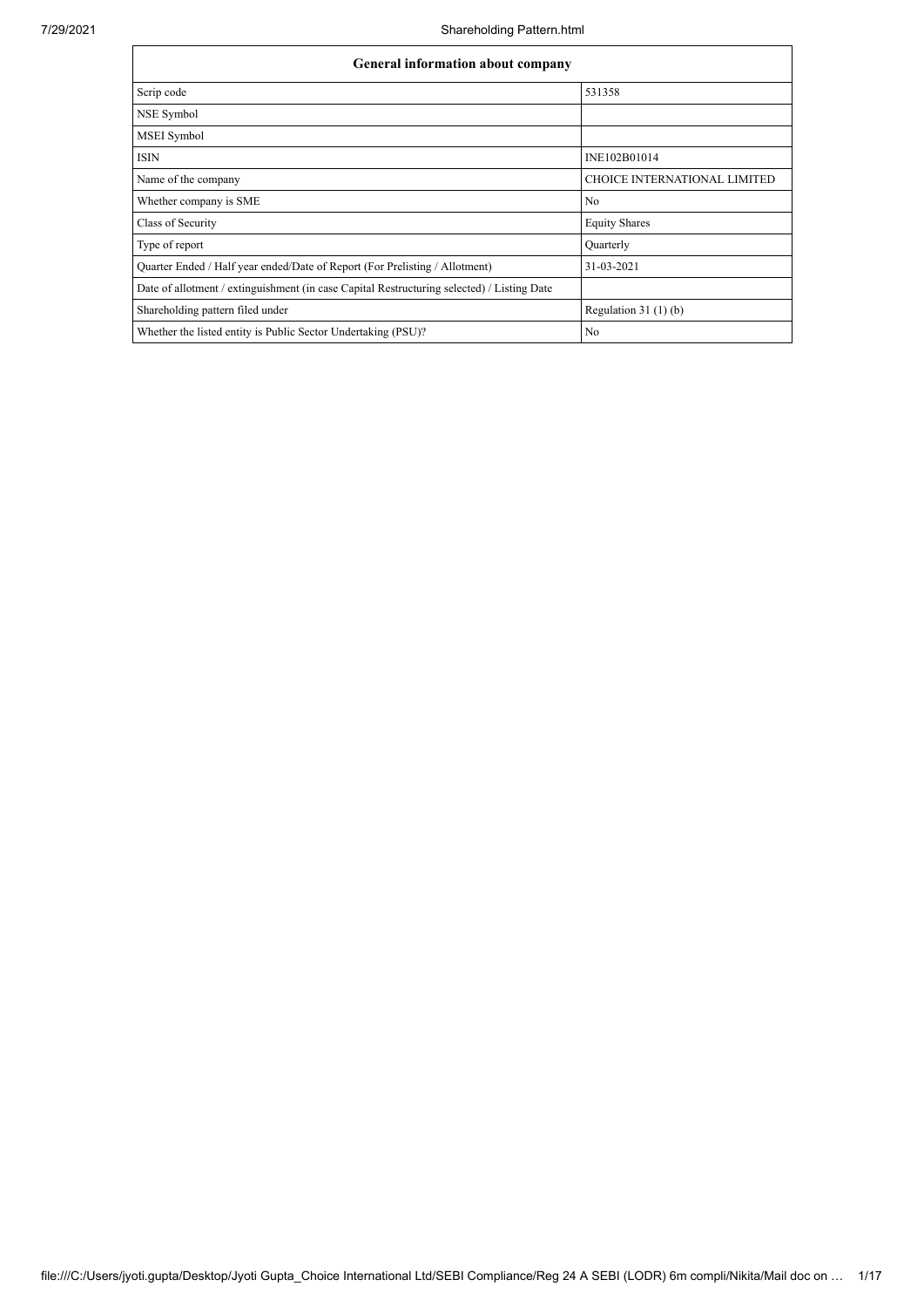|                | <b>Declaration</b>                                                                        |                |                                |                       |                             |  |  |  |  |  |  |
|----------------|-------------------------------------------------------------------------------------------|----------------|--------------------------------|-----------------------|-----------------------------|--|--|--|--|--|--|
| Sr.<br>No.     | Particular                                                                                | Yes/No         | Promoter and<br>Promoter Group | Public<br>shareholder | Non Promoter-<br>Non Public |  |  |  |  |  |  |
|                | Whether the Listed Entity has issued any partly paid up shares?                           | N <sub>o</sub> | N <sub>0</sub>                 | N <sub>o</sub>        | N <sub>o</sub>              |  |  |  |  |  |  |
| $\overline{2}$ | Whether the Listed Entity has issued any Convertible Securities<br>$\Omega$               | N <sub>0</sub> | N <sub>0</sub>                 | N <sub>0</sub>        | N <sub>0</sub>              |  |  |  |  |  |  |
| 3              | Whether the Listed Entity has issued any Warrants?                                        | Yes            | Yes                            | Yes                   | N <sub>o</sub>              |  |  |  |  |  |  |
| $\overline{4}$ | Whether the Listed Entity has any shares against which<br>depository receipts are issued? | N <sub>0</sub> | N <sub>0</sub>                 | N <sub>0</sub>        | N <sub>0</sub>              |  |  |  |  |  |  |
| 5              | Whether the Listed Entity has any shares in locked-in?                                    | Yes            | Yes                            | Yes                   | N <sub>o</sub>              |  |  |  |  |  |  |
| 6              | Whether any shares held by promoters are pledge or otherwise<br>encumbered?               | N <sub>0</sub> | N <sub>o</sub>                 |                       |                             |  |  |  |  |  |  |
| $\overline{7}$ | Whether company has equity shares with differential voting<br>rights?                     | No             | N <sub>0</sub>                 | No                    | N <sub>o</sub>              |  |  |  |  |  |  |
| 8              | Whether the listed entity has any significant beneficial owner?                           | Yes            |                                |                       |                             |  |  |  |  |  |  |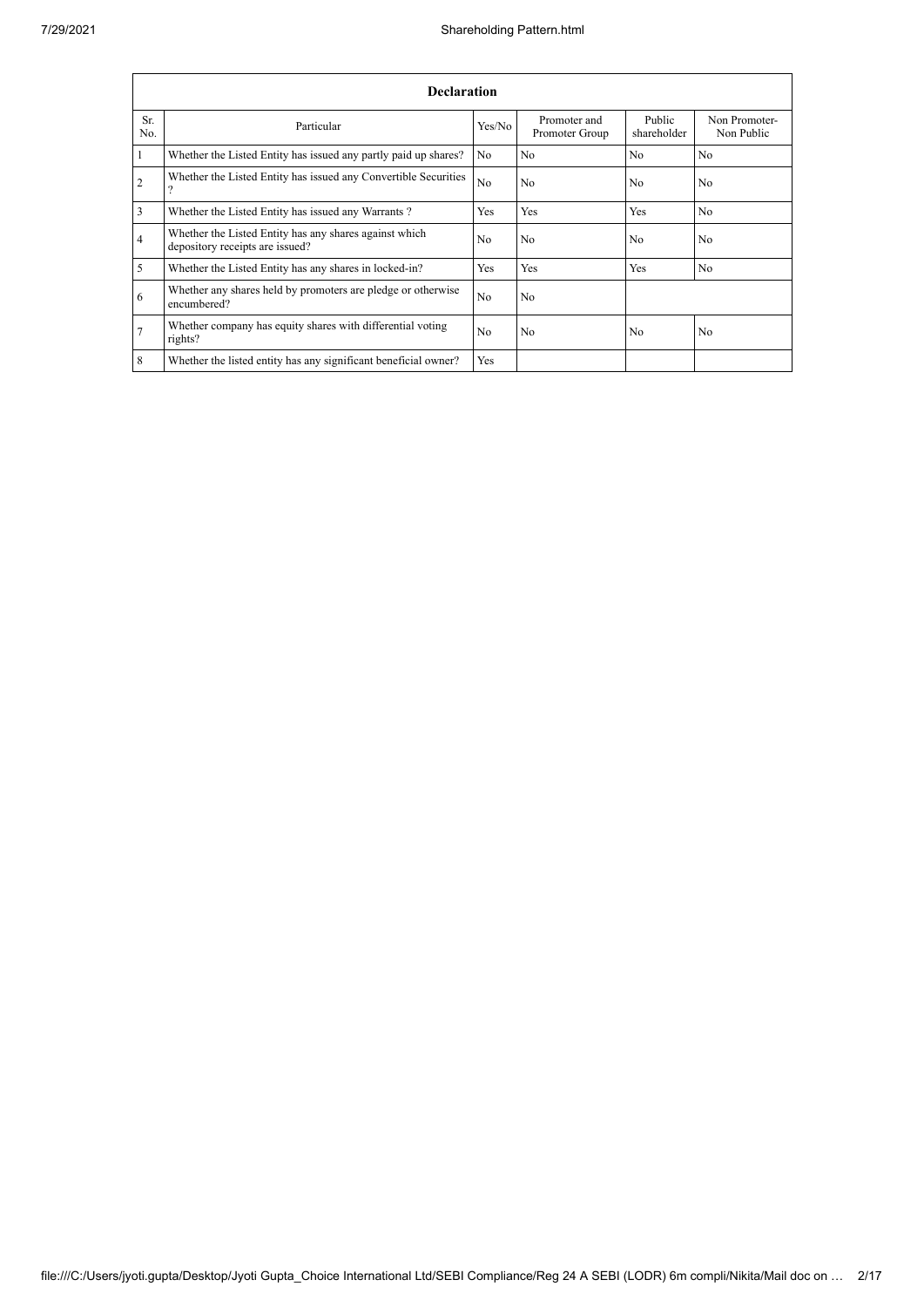|                          | Table I - Summary Statement holding of specified securities |              |                                                            |                             |                          |                              |                                        |                                                                  |               |          |                                   |  |  |
|--------------------------|-------------------------------------------------------------|--------------|------------------------------------------------------------|-----------------------------|--------------------------|------------------------------|----------------------------------------|------------------------------------------------------------------|---------------|----------|-----------------------------------|--|--|
|                          | Category                                                    | Nos. Of      | No. of<br>fully paid<br>up equity<br>shares<br>held $(IV)$ | No. Of<br>Partly<br>paid-up | No. Of<br>shares         | Total nos.<br>shares         | Shareholding as a<br>% of total no. of | Number of Voting Rights held in each<br>class of securities (IX) |               |          |                                   |  |  |
| Category<br>$($ $\Gamma$ | of<br>shareholder                                           | shareholders |                                                            | equity                      | underlying<br>Depository | held (VII)                   | shares (calculated<br>as per SCRR,     | No of Voting (XIV) Rights                                        |               |          | Total as a<br>$%$ of<br>$(A+B+C)$ |  |  |
|                          | (II)                                                        | (III)        |                                                            | shares<br>held<br>(V)       | Receipts<br>(VI)         | $= (IV) +$<br>$(V)$ + $(VI)$ | 1957) (VIII) As a<br>% of $(A+B+C2)$   | Class eg:<br>$\mathbf{X}$                                        | Class<br>eg:y | Total    |                                   |  |  |
| (A)                      | Promoter<br>&<br>Promoter<br>Group                          | 17           | 18150011                                                   |                             |                          | 18150011                     | 63.53                                  | 18150011                                                         |               | 18150011 | 63.53                             |  |  |
| (B)                      | Public                                                      | 1908         | 10418262                                                   |                             |                          | 10418262                     | 36.47                                  | 10418262                                                         |               | 10418262 | 36.47                             |  |  |
| (C)                      | Non<br>Promoter-<br>Non Public                              |              |                                                            |                             |                          |                              |                                        |                                                                  |               |          |                                   |  |  |
| (C1)                     | <b>Shares</b><br>underlying<br><b>DRs</b>                   |              |                                                            |                             |                          |                              |                                        |                                                                  |               |          |                                   |  |  |
| (C2)                     | Shares held<br>by<br>Employee<br><b>Trusts</b>              |              |                                                            |                             |                          |                              |                                        |                                                                  |               |          |                                   |  |  |
|                          | Total                                                       | 1925         | 28568273                                                   |                             |                          | 28568273                     | 100                                    | 28568273                                                         |               | 28568273 | 100                               |  |  |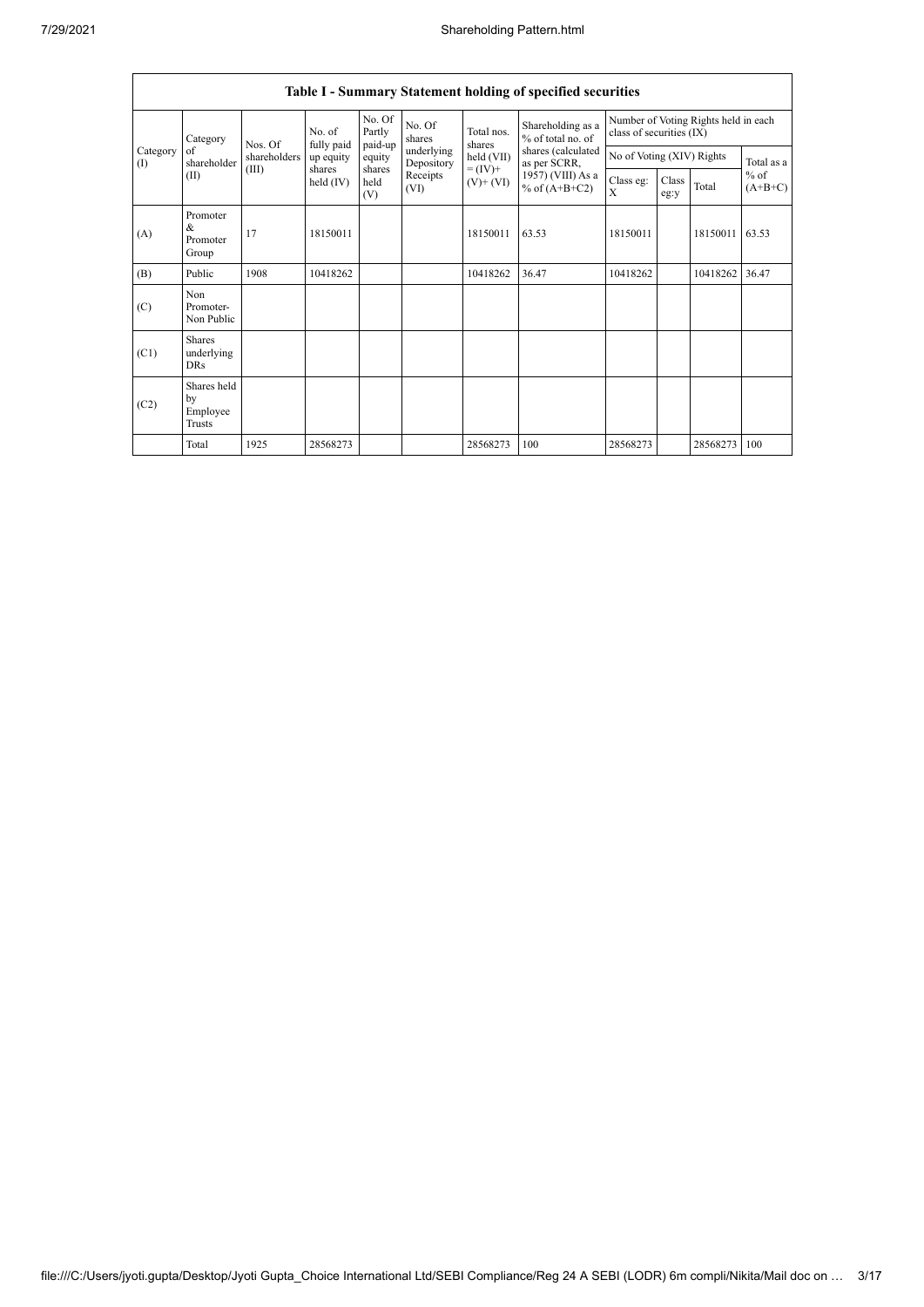|                 |                                         |                                                                                                                                     |             |                                                                                                               | Table I - Summary Statement holding of specified securities                                                                                                                             |                                        |                                                  |                                                                               |                                                         |                                       |
|-----------------|-----------------------------------------|-------------------------------------------------------------------------------------------------------------------------------------|-------------|---------------------------------------------------------------------------------------------------------------|-----------------------------------------------------------------------------------------------------------------------------------------------------------------------------------------|----------------------------------------|--------------------------------------------------|-------------------------------------------------------------------------------|---------------------------------------------------------|---------------------------------------|
| Category<br>(I) | Category<br>of<br>shareholder<br>(II)   | No. Of<br>No. of<br>Shares<br><b>Shares</b><br>Underlying<br>Outstanding<br>convertible<br>Warrants<br>securities<br>$(X_i)$<br>(X) | Underlying  | No. Of Shares<br>Underlying<br>Outstanding<br>convertible<br>securities and<br>No. Of<br>Warrants (Xi)<br>(a) | Shareholding, as a<br>% assuming full<br>conversion of<br>convertible<br>securities (as a<br>percentage of<br>diluted share<br>capital) $(XI)$ =<br>$(VII)+(X)$ As a %<br>of $(A+B+C2)$ | Number of<br>Locked in shares<br>(XII) |                                                  | Number of<br><b>Shares</b><br>pledged or<br>otherwise<br>encumbered<br>(XIII) |                                                         | Number of<br>equity shares<br>held in |
|                 |                                         |                                                                                                                                     | Outstanding |                                                                                                               |                                                                                                                                                                                         | No. (a)                                | As a<br>$%$ of<br>total<br>Shares<br>held<br>(b) | No.<br>(a)                                                                    | As a<br>$%$ of<br>total<br><b>Shares</b><br>held<br>(b) | dematerialized<br>form $(XIV)$        |
| (A)             | Promoter<br>&<br>Promoter<br>Group      |                                                                                                                                     | 7449989     | 7449989                                                                                                       | 64.31                                                                                                                                                                                   | 13701011                               | 75.49                                            |                                                                               |                                                         | 18150011                              |
| (B)             | Public                                  |                                                                                                                                     | 3786538     | 3786538                                                                                                       | 35.69                                                                                                                                                                                   | 5352000                                | 51.37                                            |                                                                               |                                                         | 10351160                              |
| (C)             | Non<br>Promoter-<br>Non Public          |                                                                                                                                     |             |                                                                                                               |                                                                                                                                                                                         |                                        |                                                  |                                                                               |                                                         |                                       |
| (C1)            | Shares<br>underlying<br><b>DRs</b>      |                                                                                                                                     |             |                                                                                                               |                                                                                                                                                                                         |                                        |                                                  |                                                                               |                                                         |                                       |
| (C2)            | Shares held<br>by<br>Employee<br>Trusts |                                                                                                                                     |             |                                                                                                               |                                                                                                                                                                                         |                                        |                                                  |                                                                               |                                                         |                                       |
|                 | Total                                   |                                                                                                                                     | 11236527    | 11236527                                                                                                      | 100                                                                                                                                                                                     | 19053011                               | 66.69                                            |                                                                               |                                                         | 28501171                              |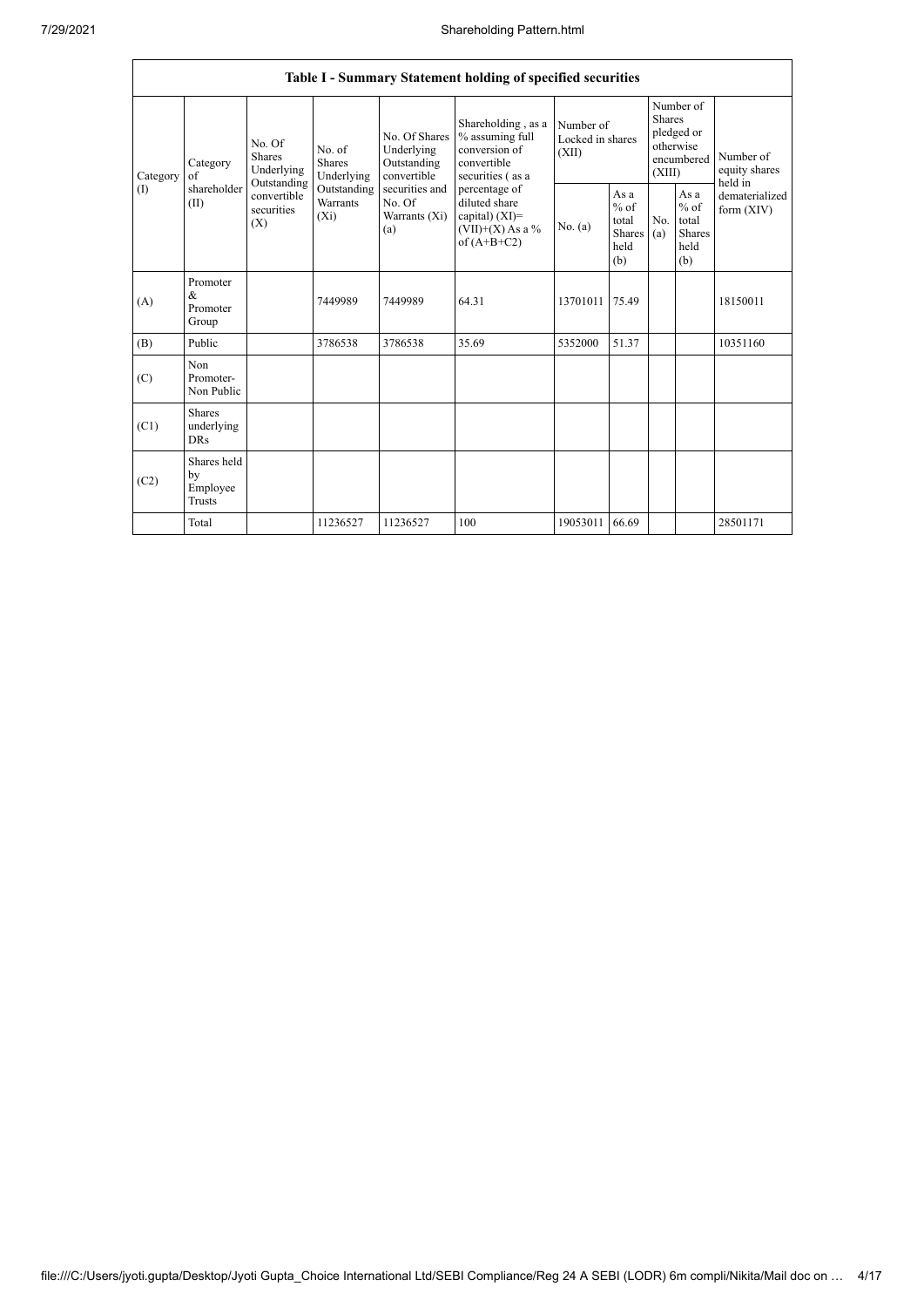|                                                                                                | Table II - Statement showing shareholding pattern of the Promoter and Promoter Group                                |                                                                              |                                   |                                 |                                    |                             |                                                       |                           |               |                                      |                           |  |  |
|------------------------------------------------------------------------------------------------|---------------------------------------------------------------------------------------------------------------------|------------------------------------------------------------------------------|-----------------------------------|---------------------------------|------------------------------------|-----------------------------|-------------------------------------------------------|---------------------------|---------------|--------------------------------------|---------------------------|--|--|
|                                                                                                |                                                                                                                     |                                                                              | No. of                            | No.<br>Of                       | No. Of                             | Total nos.                  | Shareholding<br>as a % of                             | class of securities (IX)  |               | Number of Voting Rights held in each |                           |  |  |
| Sr.                                                                                            | Category &<br>Name of the<br>Shareholders (I)                                                                       | Nos. Of<br>shareholders<br>(III)                                             | fully paid<br>up equity<br>shares | Partly<br>paid-<br>up<br>equity | shares<br>underlying<br>Depository | shares<br>held<br>$(VII) =$ | total no. of<br>shares<br>(calculated as<br>per SCRR, | No of Voting (XIV) Rights |               |                                      | Total<br>as a %<br>of     |  |  |
|                                                                                                |                                                                                                                     |                                                                              | held $(IV)$                       | shares<br>held<br>(V)           | Receipts<br>(VI)                   | $(IV)^+$<br>$(V)$ + $(VI)$  | 1957) (VIII)<br>As a % of<br>$(A+B+C2)$               | Class eg:<br>X            | Class<br>eg:y | Total                                | Total<br>Voting<br>rights |  |  |
| A                                                                                              | Table II - Statement showing shareholding pattern of the Promoter and Promoter Group                                |                                                                              |                                   |                                 |                                    |                             |                                                       |                           |               |                                      |                           |  |  |
| (1)                                                                                            | Indian                                                                                                              |                                                                              |                                   |                                 |                                    |                             |                                                       |                           |               |                                      |                           |  |  |
| (a)                                                                                            | Individuals/Hindu<br>undivided Family                                                                               | 16                                                                           | 17550011                          |                                 |                                    | 17550011                    | 61.43                                                 | 17550011                  |               | 17550011                             | 61.43                     |  |  |
| (d)                                                                                            | Any Other<br>(specify)                                                                                              | $\mathbf{1}$                                                                 | 600000                            |                                 |                                    | 600000                      | 2.1                                                   | 600000                    |               | 600000                               | 2.1                       |  |  |
| Sub-Total<br>(A)(1)                                                                            |                                                                                                                     | 17                                                                           | 18150011                          |                                 |                                    | 18150011                    | 63.53                                                 | 18150011                  |               | 18150011                             | 63.53                     |  |  |
| (2)                                                                                            | Foreign                                                                                                             |                                                                              |                                   |                                 |                                    |                             |                                                       |                           |               |                                      |                           |  |  |
| Total<br>Shareholding<br>of Promoter<br>and<br>Promoter<br>Group $(A)=$<br>$(A)(1)+(A)$<br>(2) |                                                                                                                     | 17                                                                           | 18150011                          |                                 |                                    | 18150011                    | 63.53                                                 | 18150011                  |               | 18150011                             | 63.53                     |  |  |
| B                                                                                              |                                                                                                                     | Table III - Statement showing shareholding pattern of the Public shareholder |                                   |                                 |                                    |                             |                                                       |                           |               |                                      |                           |  |  |
| (1)                                                                                            | Institutions                                                                                                        |                                                                              |                                   |                                 |                                    |                             |                                                       |                           |               |                                      |                           |  |  |
| (e)                                                                                            | Foreign Portfolio<br>Investors                                                                                      | $\mathbf{1}$                                                                 | $\boldsymbol{0}$                  |                                 |                                    | $\boldsymbol{0}$            | $\mathbf{0}$                                          | $\boldsymbol{0}$          |               | $\overline{0}$                       | 0                         |  |  |
| Sub-Total<br>(B)(1)                                                                            |                                                                                                                     | $\mathbf{1}$                                                                 | $\boldsymbol{0}$                  |                                 |                                    | $\boldsymbol{0}$            | $\mathbf{0}$                                          | $\boldsymbol{0}$          |               | 0                                    | 0                         |  |  |
| (2)                                                                                            | Central<br>Government/<br>State<br>Government(s)/<br>President of India                                             | 1                                                                            | 3092                              |                                 |                                    | 3092                        | 0.01                                                  | 3092                      |               | 3092                                 | 0.01                      |  |  |
| Sub-Total<br>(B)(2)                                                                            |                                                                                                                     | 1                                                                            | 3092                              |                                 |                                    | 3092                        | 0.01                                                  | 3092                      |               | 3092                                 | 0.01                      |  |  |
| (3)                                                                                            | Non-institutions                                                                                                    |                                                                              |                                   |                                 |                                    |                             |                                                       |                           |               |                                      |                           |  |  |
| (a(i))                                                                                         | Individuals -<br>i.Individual<br>shareholders<br>holding nominal<br>share capital up<br>to Rs. 2 lakhs.             | 1751                                                                         | 1168981                           |                                 |                                    | 1168981                     | 4.09                                                  | 1168981                   |               | 1168981                              | 4.09                      |  |  |
| (a(ii))                                                                                        | Individuals - ii.<br>Individual<br>shareholders<br>holding nominal<br>share capital in<br>excess of Rs. 2<br>lakhs. | 21                                                                           | 6430897                           |                                 |                                    | 6430897                     | 22.51                                                 | 6430897                   |               | 6430897                              | 22.51                     |  |  |
| (e)                                                                                            | Any Other<br>(specify)                                                                                              | 134                                                                          | 2815292                           |                                 |                                    | 2815292                     | 9.85                                                  | 2815292                   |               | 2815292                              | 9.85                      |  |  |
| Sub-Total<br>(B)(3)                                                                            |                                                                                                                     | 1906                                                                         | 10415170                          |                                 |                                    | 10415170                    | 36.46                                                 | 10415170                  |               | 10415170                             | 36.46                     |  |  |
| Total Public<br>Shareholding<br>$(B)= (B)(1) +$<br>$(B)(2)+(B)$<br>(3)                         |                                                                                                                     | 1908                                                                         | 10418262                          |                                 |                                    | 10418262 36.47              |                                                       | 10418262                  |               | 10418262 36.47                       |                           |  |  |
| C                                                                                              | Table IV - Statement showing shareholding pattern of the Non Promoter- Non Public shareholder                       |                                                                              |                                   |                                 |                                    |                             |                                                       |                           |               |                                      |                           |  |  |
| Total (<br>$A+B+C2$ )                                                                          |                                                                                                                     | 1925                                                                         | 28568273                          |                                 |                                    | 28568273                    | 100                                                   | 28568273                  |               | 28568273                             | 100                       |  |  |
| Total<br>$(A+B+C)$                                                                             |                                                                                                                     | 1925                                                                         | 28568273                          |                                 |                                    | 28568273                    | 100                                                   | 28568273                  |               | 28568273                             | 100                       |  |  |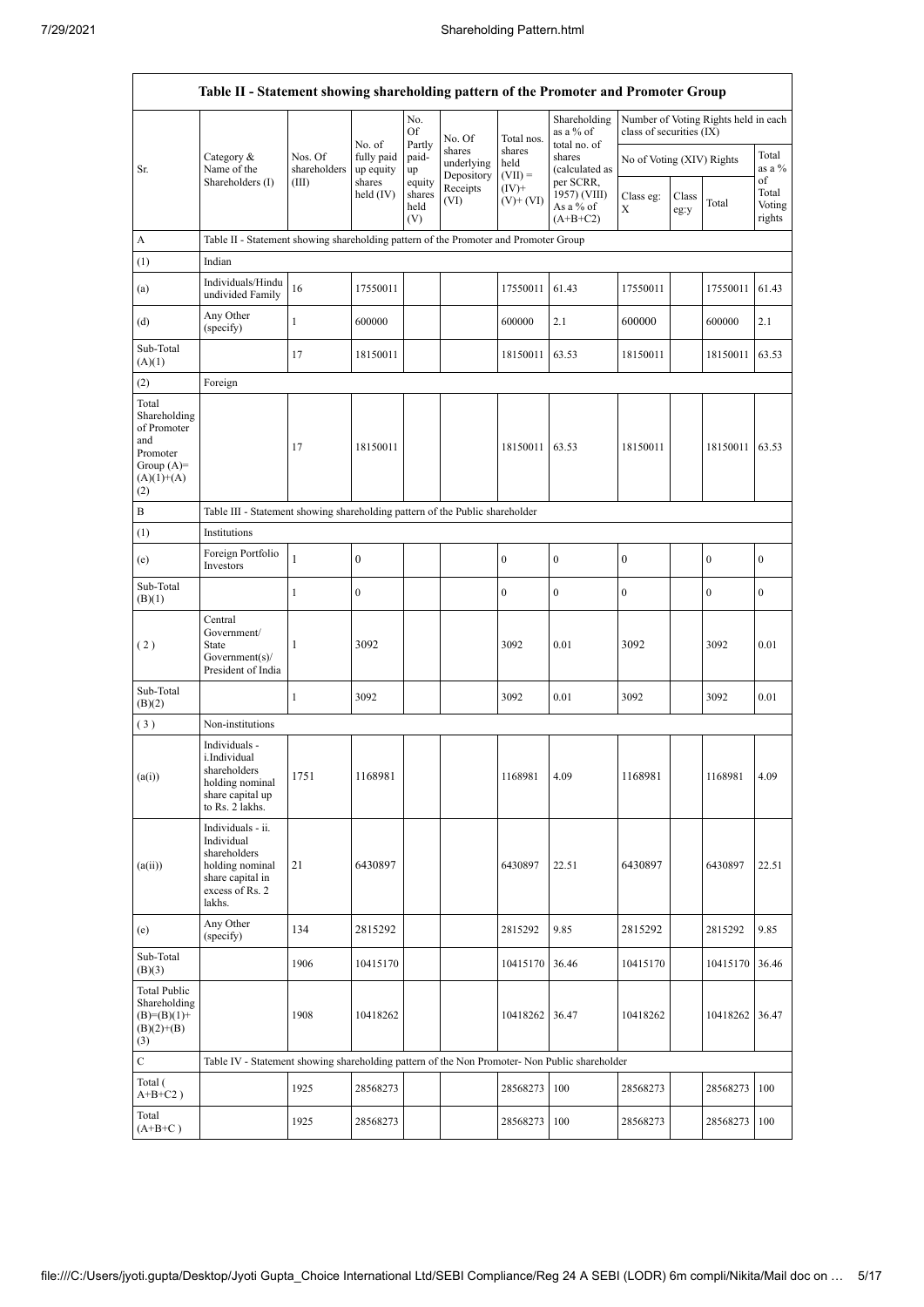|                                                                                         |                                               |                                                                              |                                                                                                               | Table II - Statement showing shareholding pattern of the Promoter and Promoter Group          |                                        |                                                  |                                                                        |                                                  |                                       |  |  |  |  |
|-----------------------------------------------------------------------------------------|-----------------------------------------------|------------------------------------------------------------------------------|---------------------------------------------------------------------------------------------------------------|-----------------------------------------------------------------------------------------------|----------------------------------------|--------------------------------------------------|------------------------------------------------------------------------|--------------------------------------------------|---------------------------------------|--|--|--|--|
| Sr.                                                                                     | No. Of<br>Shares<br>Underlying<br>Outstanding | No. of<br><b>Shares</b><br>Underlying                                        | No. Of Shares<br>Underlying<br>Outstanding<br>convertible<br>securities and<br>No. Of<br>Warrants (Xi)<br>(a) | Shareholding, as a %<br>assuming full<br>conversion of<br>convertible securities (            | Number of<br>Locked in shares<br>(XII) |                                                  | Number of<br>Shares<br>pledged or<br>otherwise<br>encumbered<br>(XIII) |                                                  | Number of<br>equity shares<br>held in |  |  |  |  |
|                                                                                         | convertible<br>securities<br>(X)              | Outstanding<br>Warrants<br>$(X_i)$                                           |                                                                                                               | as a percentage of<br>diluted share capital)<br>$(XI) = (VII)+(X) As a %$<br>of $(A+B+C2)$    | No. (a)                                | As a<br>$%$ of<br>total<br>Shares<br>held<br>(b) | No.<br>(a)                                                             | As a<br>$%$ of<br>total<br>Shares<br>held<br>(b) | dematerialized<br>form $(XIV)$        |  |  |  |  |
| A                                                                                       |                                               |                                                                              |                                                                                                               | Table II - Statement showing shareholding pattern of the Promoter and Promoter Group          |                                        |                                                  |                                                                        |                                                  |                                       |  |  |  |  |
| (1)                                                                                     | Indian                                        |                                                                              |                                                                                                               |                                                                                               |                                        |                                                  |                                                                        |                                                  |                                       |  |  |  |  |
| (a)                                                                                     |                                               | 7449989                                                                      | 7449989                                                                                                       | 62.81                                                                                         | 13101011                               | 74.65                                            |                                                                        |                                                  | 17550011                              |  |  |  |  |
| (d)                                                                                     |                                               | $\mathbf{0}$                                                                 | $\boldsymbol{0}$                                                                                              | 1.51                                                                                          | 600000                                 | 100                                              |                                                                        |                                                  | 600000                                |  |  |  |  |
| Sub-Total (A)<br>(1)                                                                    |                                               | 7449989                                                                      | 7449989                                                                                                       | 64.31                                                                                         | 13701011 75.49                         |                                                  |                                                                        |                                                  | 18150011                              |  |  |  |  |
| (2)                                                                                     | Foreign                                       |                                                                              |                                                                                                               |                                                                                               |                                        |                                                  |                                                                        |                                                  |                                       |  |  |  |  |
| Total<br>Shareholding<br>of Promoter<br>and Promoter<br>Group $(A)=$<br>$(A)(1)+(A)(2)$ |                                               | 7449989                                                                      | 7449989                                                                                                       | 64.31                                                                                         | 13701011 75.49                         |                                                  |                                                                        |                                                  | 18150011                              |  |  |  |  |
| B                                                                                       |                                               | Table III - Statement showing shareholding pattern of the Public shareholder |                                                                                                               |                                                                                               |                                        |                                                  |                                                                        |                                                  |                                       |  |  |  |  |
| (1)                                                                                     | Institutions                                  |                                                                              |                                                                                                               |                                                                                               |                                        |                                                  |                                                                        |                                                  |                                       |  |  |  |  |
| (e)                                                                                     |                                               | 2000000                                                                      | 2000000                                                                                                       | 5.02                                                                                          | $\boldsymbol{0}$                       | $\boldsymbol{0}$                                 |                                                                        |                                                  | $\mathbf{0}$                          |  |  |  |  |
| Sub-Total (B)<br>(1)                                                                    |                                               | 2000000                                                                      | 2000000                                                                                                       | 5.02                                                                                          | $\boldsymbol{0}$                       | $\mathbf{0}$                                     |                                                                        |                                                  | $\mathbf{0}$                          |  |  |  |  |
| (2)                                                                                     |                                               | $\boldsymbol{0}$                                                             | $\boldsymbol{0}$                                                                                              | 0.01                                                                                          | $\boldsymbol{0}$                       | $\mathbf{0}$                                     |                                                                        |                                                  | 3092                                  |  |  |  |  |
| Sub-Total (B)<br>(2)                                                                    |                                               | $\mathbf{0}$                                                                 | 0                                                                                                             | 0.01                                                                                          | $\boldsymbol{0}$                       | $\boldsymbol{0}$                                 |                                                                        |                                                  | 3092                                  |  |  |  |  |
| (3)                                                                                     | Non-institutions                              |                                                                              |                                                                                                               |                                                                                               |                                        |                                                  |                                                                        |                                                  |                                       |  |  |  |  |
| (a(i))                                                                                  |                                               | $\mathbf{0}$                                                                 | $\boldsymbol{0}$                                                                                              | 2.94                                                                                          | $\boldsymbol{0}$                       | $\boldsymbol{0}$                                 |                                                                        |                                                  | 1103879                               |  |  |  |  |
| (a(ii))                                                                                 |                                               | 1786538                                                                      | 1786538                                                                                                       | 20.64                                                                                         | 5352000                                | 83.22                                            |                                                                        |                                                  | 6430897                               |  |  |  |  |
| (e)                                                                                     |                                               | $\bf{0}$                                                                     | 0                                                                                                             | 7.07                                                                                          | $\boldsymbol{0}$                       | $\boldsymbol{0}$                                 |                                                                        |                                                  | 2813292                               |  |  |  |  |
| Sub-Total (B)<br>(3)                                                                    |                                               | 1786538                                                                      | 1786538                                                                                                       | 30.65                                                                                         | 5352000                                | 51.39                                            |                                                                        |                                                  | 10348068                              |  |  |  |  |
| <b>Total Public</b><br>Shareholding<br>$(B)=(B)(1)+$<br>$(B)(2)+(B)(3)$                 |                                               | 3786538                                                                      | 3786538                                                                                                       | 35.69                                                                                         | 5352000                                | 51.37                                            |                                                                        |                                                  | 10351160                              |  |  |  |  |
| $\mathbf C$                                                                             |                                               |                                                                              |                                                                                                               | Table IV - Statement showing shareholding pattern of the Non Promoter- Non Public shareholder |                                        |                                                  |                                                                        |                                                  |                                       |  |  |  |  |
| Total (<br>$A+B+C2$ )                                                                   |                                               | 11236527                                                                     | 11236527                                                                                                      | 100                                                                                           | 19053011                               | 66.69                                            |                                                                        |                                                  | 28501171                              |  |  |  |  |
| Total<br>$(A+B+C)$                                                                      |                                               | 11236527                                                                     | 11236527                                                                                                      | 100                                                                                           | 19053011 66.69                         |                                                  |                                                                        |                                                  | 28501171                              |  |  |  |  |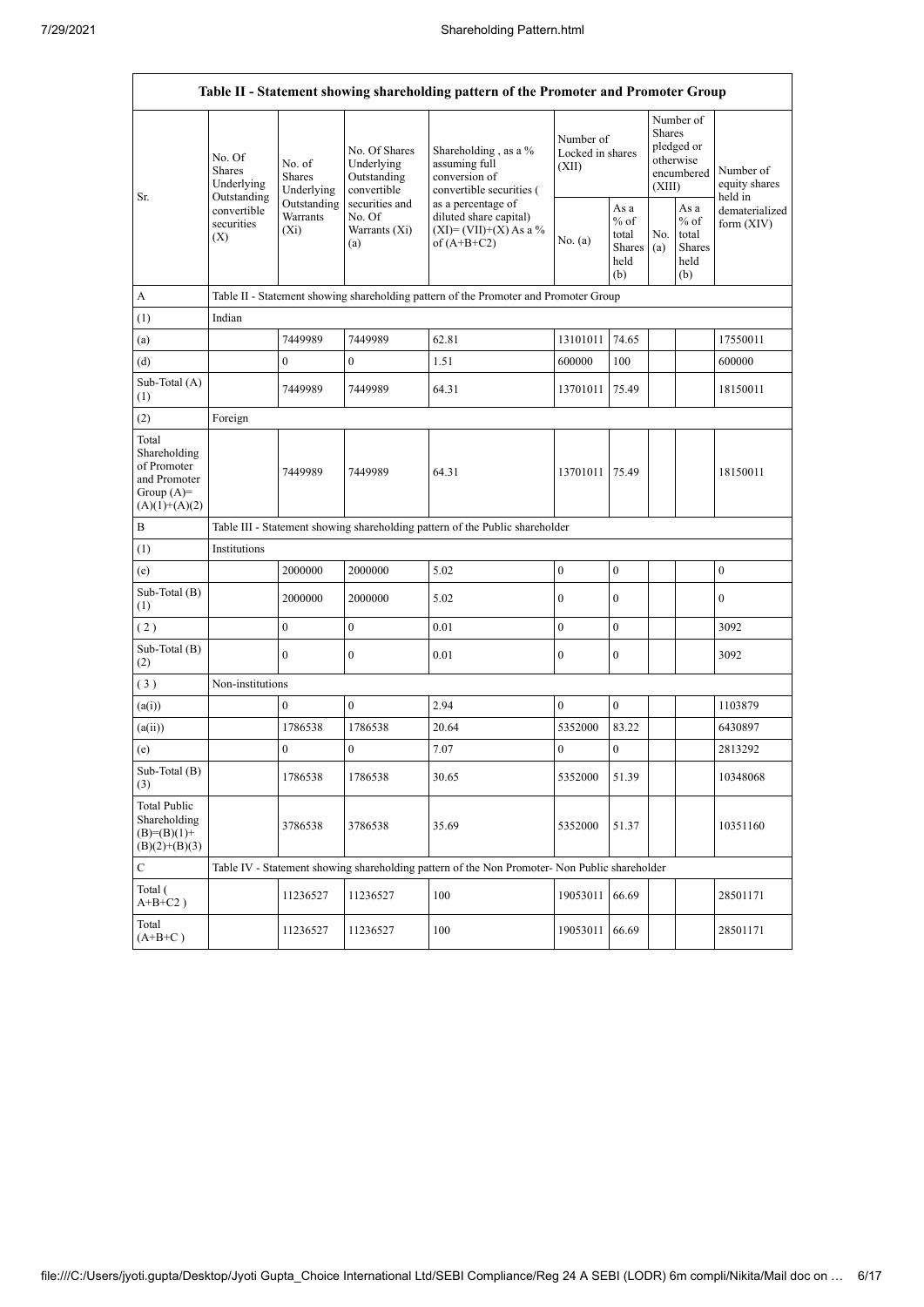| Individuals/Hindu undivided Family                                                                                                                                                       |                 |                      |                  |                         |                         |                        |                  |  |  |  |  |
|------------------------------------------------------------------------------------------------------------------------------------------------------------------------------------------|-----------------|----------------------|------------------|-------------------------|-------------------------|------------------------|------------------|--|--|--|--|
| Searial No.                                                                                                                                                                              | $\mathbf{1}$    | $\overline{c}$       | 3                | $\overline{4}$          | 5                       | 6                      | $\tau$           |  |  |  |  |
| Name of the<br>Shareholders (I)                                                                                                                                                          | Kamal<br>Poddar | Arun Kumar<br>Poddar | Sonu Poddar      | Vinita Sunil<br>Patodia | Archana Anil<br>Patodia | Sunil Kumar<br>Patodia | Anil C Patodia   |  |  |  |  |
| PAN(II)                                                                                                                                                                                  | AJNPP5353K      | ANHPP9477G           | AGIPC0029R       | ADTPP7048M              | AGZPP2397L              | AAXPP0203B             | AFMPP7771G       |  |  |  |  |
| No. of fully paid<br>up equity shares<br>held (IV)                                                                                                                                       | 2500011         | 2100000              | 2000000          | 1612500                 | 1575000                 | 2588500                | 1100000          |  |  |  |  |
| No. Of Partly paid-<br>up equity shares<br>held (V)                                                                                                                                      |                 |                      |                  |                         |                         |                        |                  |  |  |  |  |
| No. Of shares<br>underlying<br>Depository<br>Receipts (VI)                                                                                                                               |                 |                      |                  |                         |                         |                        |                  |  |  |  |  |
| Total nos. shares<br>held $(VII) = (IV) +$<br>$(V)$ + $(VI)$                                                                                                                             | 2500011         | 2100000              | 2000000          | 1612500                 | 1575000                 | 2588500                | 1100000          |  |  |  |  |
| Shareholding as a<br>% of total no. of<br>shares (calculated<br>as per SCRR,<br>1957) (VIII) As a<br>% of $(A+B+C2)$                                                                     | 8.75            | 7.35                 | 7                | 5.64                    | 5.51                    | 9.06                   | 3.85             |  |  |  |  |
| Number of Voting Rights held in each class of securities (IX)                                                                                                                            |                 |                      |                  |                         |                         |                        |                  |  |  |  |  |
| Class eg:X                                                                                                                                                                               | 2500011         | 2100000              | 2000000          | 1612500                 | 1575000                 | 2588500                | 1100000          |  |  |  |  |
| Class eg:y                                                                                                                                                                               |                 |                      |                  |                         |                         |                        |                  |  |  |  |  |
| Total                                                                                                                                                                                    | 2500011         | 2100000              | 2000000          | 1612500                 | 1575000                 | 2588500                | 1100000          |  |  |  |  |
| Total as a % of<br>Total Voting rights                                                                                                                                                   | 8.75            | 7.35                 | $\tau$           | 5.64                    | 5.51                    | 9.06                   | 3.85             |  |  |  |  |
| No. Of Shares<br>Underlying<br>Outstanding<br>convertible<br>securities $(X)$                                                                                                            |                 |                      |                  |                         |                         |                        |                  |  |  |  |  |
| No. of Shares<br>Underlying<br>Outstanding<br>Warrants (Xi)                                                                                                                              | 1499989         | 1950000              | $\boldsymbol{0}$ | 2000000                 | $\boldsymbol{0}$        | $\boldsymbol{0}$       | 0                |  |  |  |  |
| No. Of Shares<br>Underlying<br>Outstanding<br>convertible<br>securities and No.<br>Of Warrants (Xi)<br>(a)                                                                               | 1499989         | 1950000              | $\mathbf{0}$     | 2000000                 | $\overline{0}$          | $\mathbf{0}$           | $\mathbf{0}$     |  |  |  |  |
| Shareholding, as a<br>% assuming full<br>conversion of<br>convertible<br>securities (as a<br>percentage of<br>diluted share<br>capital) (XI)=<br>$(VII)+(Xi)(a)$ As a<br>% of $(A+B+C2)$ | 10.05           | 10.17                | 5.02             | 9.08                    | 3.96                    | 6.5                    | 2.76             |  |  |  |  |
| Number of Locked in shares (XII)                                                                                                                                                         |                 |                      |                  |                         |                         |                        |                  |  |  |  |  |
| No. (a)                                                                                                                                                                                  | 2500011         | 2100000              | 2000000          | 1612500                 | $\boldsymbol{0}$        | 2588500                | $\boldsymbol{0}$ |  |  |  |  |
| As a % of total<br>Shares held (b)                                                                                                                                                       | 100             | 100                  | 100              | 100                     | $\boldsymbol{0}$        | 100                    | $\boldsymbol{0}$ |  |  |  |  |
| Number of Shares pledged or otherwise encumbered (XIII)                                                                                                                                  |                 |                      |                  |                         |                         |                        |                  |  |  |  |  |
| No. (a)<br>As a % of total<br>Shares held (b)                                                                                                                                            |                 |                      |                  |                         |                         |                        |                  |  |  |  |  |
| Number of equity<br>shares held in<br>dematerialized<br>form $(XIV)$                                                                                                                     | 2500011         | 2100000              | 2000000          | 1612500                 | 1575000                 | 2588500                | 1100000          |  |  |  |  |
| Reason for not providing PAN                                                                                                                                                             |                 |                      |                  |                         |                         |                        |                  |  |  |  |  |
| Reason for not<br>providing PAN                                                                                                                                                          |                 |                      |                  |                         |                         |                        |                  |  |  |  |  |
| Shareholder type                                                                                                                                                                         | Promoter        | Promoter             | Promoter         | Promoter                | Promoter                | Promoter               | Promoter         |  |  |  |  |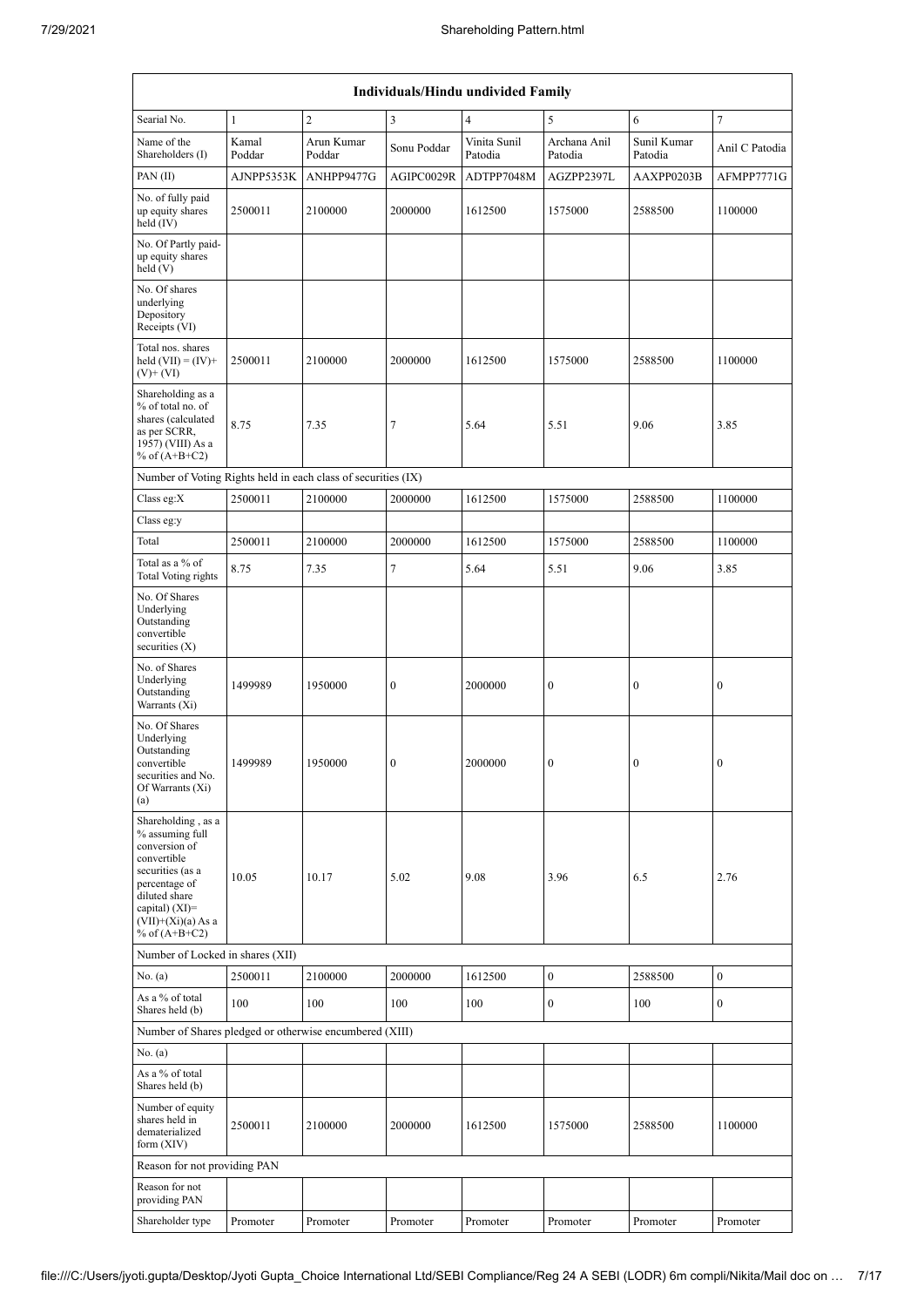| Individuals/Hindu undivided Family                                                                                                                                                       |                         |                        |                        |                              |                               |                         |                          |  |  |  |  |
|------------------------------------------------------------------------------------------------------------------------------------------------------------------------------------------|-------------------------|------------------------|------------------------|------------------------------|-------------------------------|-------------------------|--------------------------|--|--|--|--|
| Searial No.                                                                                                                                                                              | 8                       | 9                      | 10                     | 11                           | 12                            | 13                      | 14                       |  |  |  |  |
| Name of the<br>Shareholders (I)                                                                                                                                                          | Hemlata<br>Kamal Poddar | Aastha Anil<br>Patodia | Aayush Anil<br>Patodia | Anil Chothmal<br>Patodia HUF | Sunil Chothmal<br>Patodia HUF | Suyash Sunil<br>Patodia | Arun Kumar<br>Poddar HUF |  |  |  |  |
| PAN(II)                                                                                                                                                                                  | AMJPP9451H              | CYRPP9441H             | CNXPP1381D             | AAAHA4542B                   | AAAHS9276C                    | CNXPP1439A              | AAMHA1752K               |  |  |  |  |
| No. of fully paid<br>up equity shares<br>held (IV)                                                                                                                                       | 2000000                 | 300000                 | 300000                 | 300000                       | 300000                        | 300000                  | 225000                   |  |  |  |  |
| No. Of Partly paid-<br>up equity shares<br>held (V)                                                                                                                                      |                         |                        |                        |                              |                               |                         |                          |  |  |  |  |
| No. Of shares<br>underlying<br>Depository<br>Receipts (VI)                                                                                                                               |                         |                        |                        |                              |                               |                         |                          |  |  |  |  |
| Total nos. shares<br>held $(VII) = (IV) +$<br>$(V)$ + $(VI)$                                                                                                                             | 2000000                 | 300000                 | 300000                 | 300000                       | 300000                        | 300000                  | 225000                   |  |  |  |  |
| Shareholding as a<br>% of total no. of<br>shares (calculated<br>as per SCRR,<br>1957) (VIII) As a<br>% of $(A+B+C2)$                                                                     | $\tau$                  | 1.05                   | 1.05                   | 1.05                         | 1.05                          | 1.05                    | 0.79                     |  |  |  |  |
| Number of Voting Rights held in each class of securities (IX)                                                                                                                            |                         |                        |                        |                              |                               |                         |                          |  |  |  |  |
| Class eg: $X$                                                                                                                                                                            | 2000000                 | 300000                 | 300000                 | 300000                       | 300000                        | 300000                  | 225000                   |  |  |  |  |
| Class eg:y                                                                                                                                                                               |                         |                        |                        |                              |                               |                         |                          |  |  |  |  |
| Total                                                                                                                                                                                    | 2000000                 | 300000                 | 300000                 | 300000                       | 300000                        | 300000                  | 225000                   |  |  |  |  |
| Total as a % of<br>Total Voting rights                                                                                                                                                   | $\overline{7}$          | 1.05                   | 1.05                   | 1.05                         | 1.05                          | 1.05                    | 0.79                     |  |  |  |  |
| No. Of Shares<br>Underlying<br>Outstanding<br>convertible<br>securities $(X)$                                                                                                            |                         |                        |                        |                              |                               |                         |                          |  |  |  |  |
| No. of Shares<br>Underlying<br>Outstanding<br>Warrants (Xi)                                                                                                                              | $\boldsymbol{0}$        | $\boldsymbol{0}$       | $\boldsymbol{0}$       | $\bf{0}$                     | $\boldsymbol{0}$              | 2000000                 | $\boldsymbol{0}$         |  |  |  |  |
| No. Of Shares<br>Underlying<br>Outstanding<br>convertible<br>securities and No.<br>Of Warrants (Xi)<br>(a)                                                                               | $\mathbf{0}$            | $\mathbf{0}$           | $\mathbf{0}$           | $\mathbf{0}$                 | $\mathbf{0}$                  | 2000000                 | $\overline{0}$           |  |  |  |  |
| Shareholding, as a<br>% assuming full<br>conversion of<br>convertible<br>securities (as a<br>percentage of<br>diluted share<br>capital) (XI)=<br>$(VII)+(Xi)(a) As a$<br>% of $(A+B+C2)$ | 5.02                    | 0.75                   | 0.75                   | 0.75                         | 0.75                          | 5.78                    | 0.57                     |  |  |  |  |
| Number of Locked in shares (XII)                                                                                                                                                         |                         |                        |                        |                              |                               |                         |                          |  |  |  |  |
| No. (a)                                                                                                                                                                                  | 2000000                 | $\boldsymbol{0}$       | $\boldsymbol{0}$       | $\boldsymbol{0}$             | $\boldsymbol{0}$              | 300000                  | $\boldsymbol{0}$         |  |  |  |  |
| As a % of total<br>Shares held (b)                                                                                                                                                       | 100                     | $\mathbf{0}$           | $\mathbf{0}$           | $\mathbf{0}$                 | $\boldsymbol{0}$              | 100                     | $\overline{0}$           |  |  |  |  |
| Number of Shares pledged or otherwise encumbered (XIII)                                                                                                                                  |                         |                        |                        |                              |                               |                         |                          |  |  |  |  |
| No. (a)<br>As a % of total<br>Shares held (b)                                                                                                                                            |                         |                        |                        |                              |                               |                         |                          |  |  |  |  |
| Number of equity<br>shares held in<br>dematerialized<br>form $(XIV)$                                                                                                                     | 2000000                 | 300000                 | 300000                 | 300000                       | 300000                        | 300000                  | 225000                   |  |  |  |  |
| Reason for not providing PAN                                                                                                                                                             |                         |                        |                        |                              |                               |                         |                          |  |  |  |  |
| Reason for not<br>providing PAN                                                                                                                                                          |                         |                        |                        |                              |                               |                         |                          |  |  |  |  |
| Shareholder type                                                                                                                                                                         | Promoter                | Promoter               | Promoter               | Promoter                     | Promoter                      | Promoter                | Promoter                 |  |  |  |  |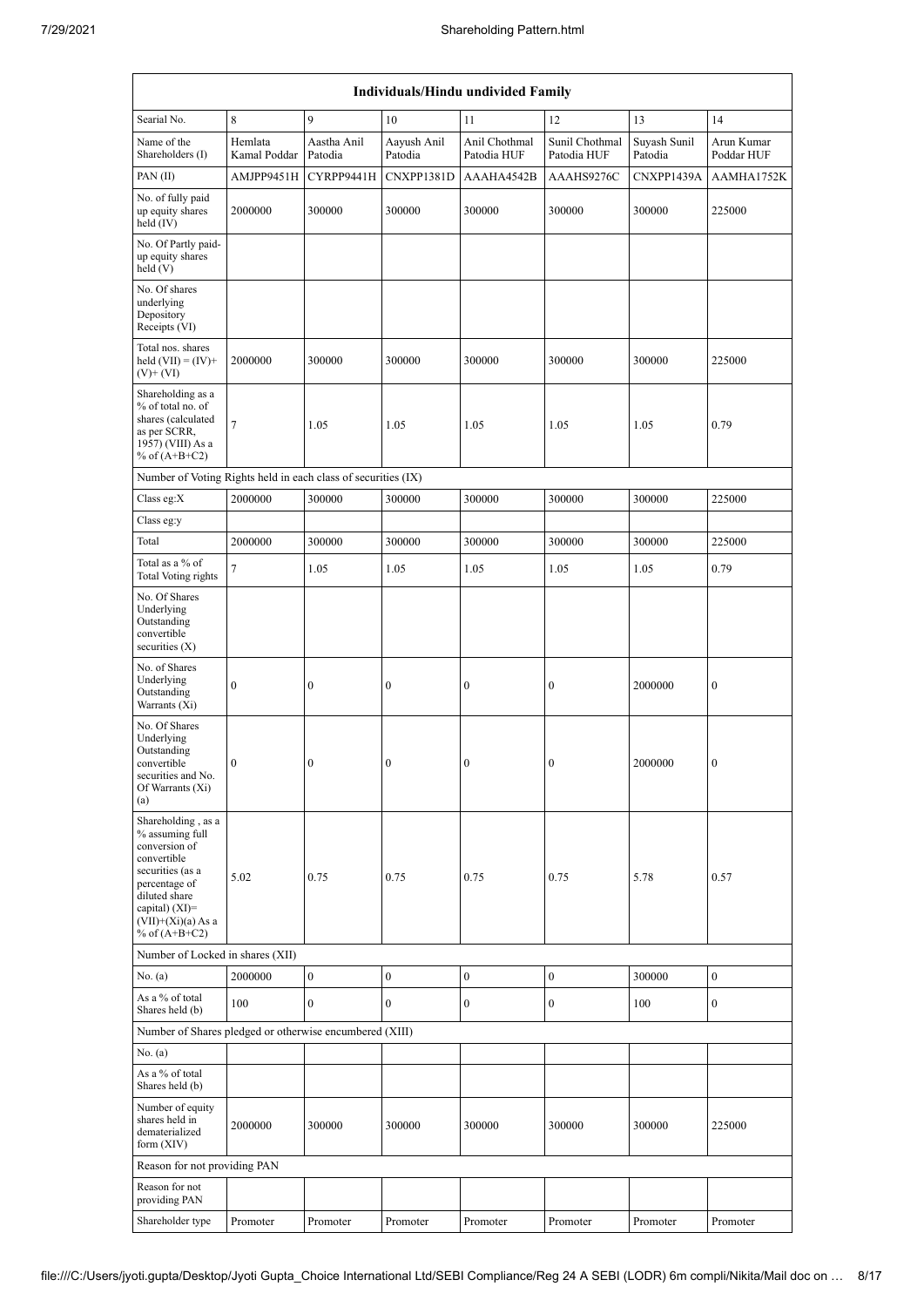| Individuals/Hindu undivided Family                                                                                                                                                         |                                                               |                  |                       |  |  |  |  |  |  |
|--------------------------------------------------------------------------------------------------------------------------------------------------------------------------------------------|---------------------------------------------------------------|------------------|-----------------------|--|--|--|--|--|--|
| Searial No.                                                                                                                                                                                | 15                                                            | 16               |                       |  |  |  |  |  |  |
| Name of the<br>Shareholders (I)                                                                                                                                                            | Kamal Poddar HUF                                              | Shreya Patodia   | Click here to go back |  |  |  |  |  |  |
| PAN(II)                                                                                                                                                                                    | AAHHK1927M                                                    | BSHPP9169F       | Total                 |  |  |  |  |  |  |
| No. of fully paid<br>up equity shares<br>held $(IV)$                                                                                                                                       | 225000                                                        | 124000           | 17550011              |  |  |  |  |  |  |
| No. Of Partly paid-<br>up equity shares<br>held(V)                                                                                                                                         |                                                               |                  |                       |  |  |  |  |  |  |
| No. Of shares<br>underlying<br>Depository<br>Receipts (VI)                                                                                                                                 |                                                               |                  |                       |  |  |  |  |  |  |
| Total nos. shares<br>held $(VII) = (IV) +$<br>$(V)$ + $(VI)$                                                                                                                               | 225000                                                        | 124000           | 17550011              |  |  |  |  |  |  |
| Shareholding as a                                                                                                                                                                          |                                                               |                  |                       |  |  |  |  |  |  |
| % of total no. of<br>shares (calculated<br>as per SCRR,<br>1957) (VIII) As a<br>% of $(A+B+C2)$                                                                                            | 0.79                                                          | 0.43             | 61.43                 |  |  |  |  |  |  |
|                                                                                                                                                                                            | Number of Voting Rights held in each class of securities (IX) |                  |                       |  |  |  |  |  |  |
| Class eg:X                                                                                                                                                                                 | 225000                                                        | 124000           | 17550011              |  |  |  |  |  |  |
| Class eg:y                                                                                                                                                                                 |                                                               |                  |                       |  |  |  |  |  |  |
| Total                                                                                                                                                                                      | 225000                                                        | 124000           | 17550011              |  |  |  |  |  |  |
| Total as a % of<br><b>Total Voting rights</b>                                                                                                                                              | 0.79                                                          | 0.43             | 61.43                 |  |  |  |  |  |  |
| No. Of Shares<br>Underlying<br>Outstanding<br>convertible<br>securities $(X)$                                                                                                              |                                                               |                  |                       |  |  |  |  |  |  |
| No. of Shares<br>Underlying<br>Outstanding<br>Warrants $(X_i)$                                                                                                                             | $\boldsymbol{0}$                                              | $\boldsymbol{0}$ | 7449989               |  |  |  |  |  |  |
| No. Of Shares<br>Underlying<br>Outstanding<br>convertible<br>securities and No.<br>Of Warrants (Xi)<br>(a)                                                                                 | $\boldsymbol{0}$                                              | $\bf{0}$         | 7449989               |  |  |  |  |  |  |
| Shareholding, as a<br>% assuming full<br>conversion of<br>convertible<br>securities (as a<br>percentage of<br>diluted share<br>capital) $(XI)=$<br>$(VII)+(Xi)(a) As a$<br>% of $(A+B+C2)$ | 0.57                                                          | 0.31             | 62.81                 |  |  |  |  |  |  |
| Number of Locked in shares (XII)                                                                                                                                                           |                                                               |                  |                       |  |  |  |  |  |  |
| No. (a)                                                                                                                                                                                    | $\boldsymbol{0}$                                              | $\boldsymbol{0}$ | 13101011              |  |  |  |  |  |  |
| As a % of total<br>Shares held (b)                                                                                                                                                         | $\mathbf{0}$                                                  | $\bf{0}$         | 74.65                 |  |  |  |  |  |  |
|                                                                                                                                                                                            | Number of Shares pledged or otherwise encumbered (XIII)       |                  |                       |  |  |  |  |  |  |
| No. (a)                                                                                                                                                                                    |                                                               |                  |                       |  |  |  |  |  |  |
| As a % of total<br>Shares held (b)                                                                                                                                                         |                                                               |                  |                       |  |  |  |  |  |  |
| Number of equity<br>shares held in<br>dematerialized<br>form $(XIV)$                                                                                                                       | 225000                                                        | 124000           | 17550011              |  |  |  |  |  |  |
| Reason for not providing PAN                                                                                                                                                               |                                                               |                  |                       |  |  |  |  |  |  |
| Reason for not<br>providing PAN                                                                                                                                                            |                                                               |                  |                       |  |  |  |  |  |  |
| Shareholder type                                                                                                                                                                           | Promoter                                                      | Promoter         |                       |  |  |  |  |  |  |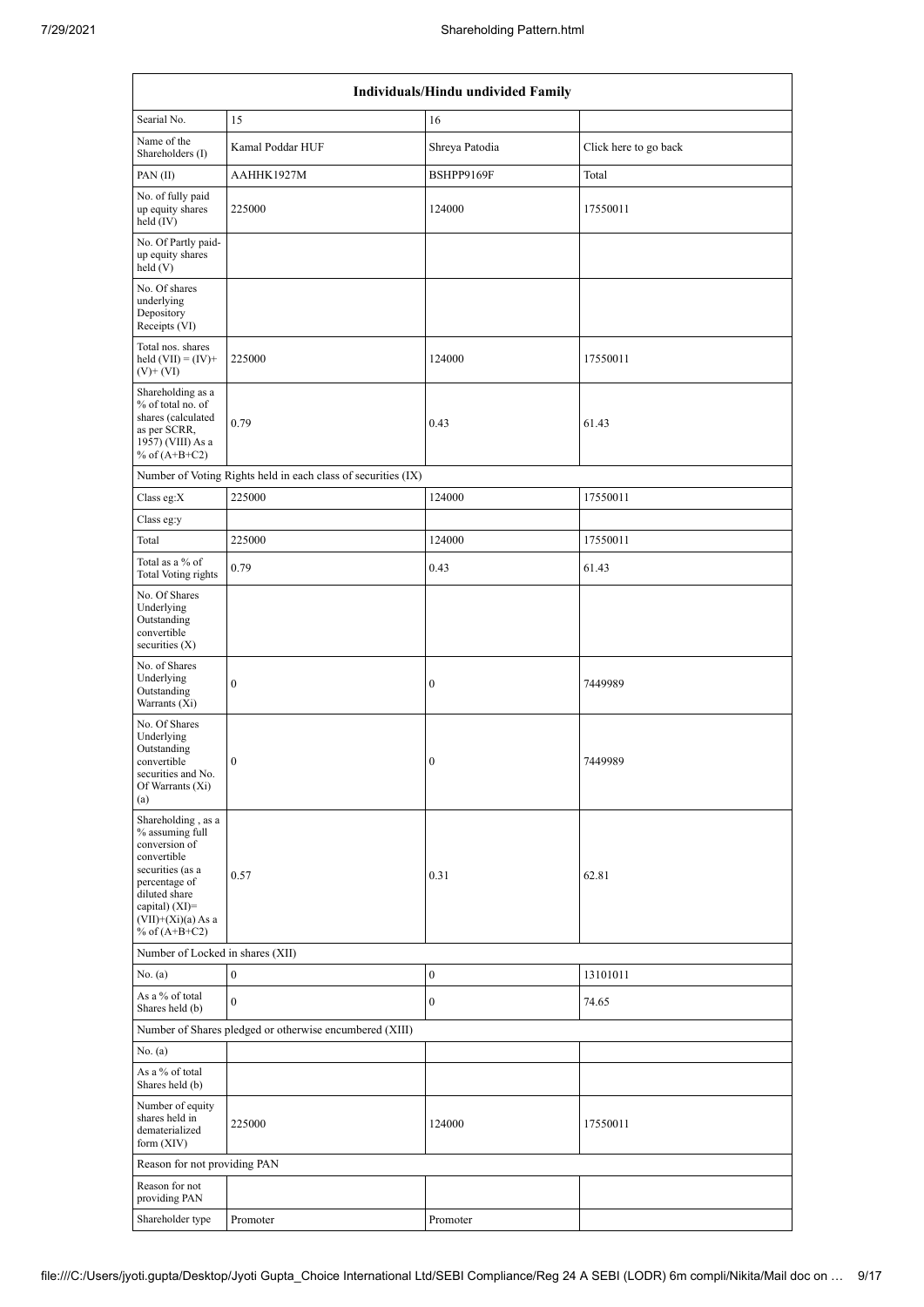|                                                                                                                                                                                      | Any Other (specify)                                           |                       |  |  |  |  |  |  |  |  |  |
|--------------------------------------------------------------------------------------------------------------------------------------------------------------------------------------|---------------------------------------------------------------|-----------------------|--|--|--|--|--|--|--|--|--|
| Searial No.                                                                                                                                                                          | $\mathbf{1}$                                                  |                       |  |  |  |  |  |  |  |  |  |
| Category                                                                                                                                                                             | <b>Bodies Corporate</b>                                       | Click here to go back |  |  |  |  |  |  |  |  |  |
| Name of the<br>Shareholders (I)                                                                                                                                                      | Shree Shakambhari Exims Private Limited                       |                       |  |  |  |  |  |  |  |  |  |
| PAN(II)                                                                                                                                                                              | AAACU9556A                                                    | Total                 |  |  |  |  |  |  |  |  |  |
| No. of the<br>Shareholders (I)                                                                                                                                                       | 1                                                             | 1                     |  |  |  |  |  |  |  |  |  |
| No. of fully paid<br>up equity shares<br>held (IV)                                                                                                                                   | 600000                                                        | 600000                |  |  |  |  |  |  |  |  |  |
| No. Of Partly paid-<br>up equity shares<br>held(V)                                                                                                                                   |                                                               |                       |  |  |  |  |  |  |  |  |  |
| No. Of shares<br>underlying<br>Depository<br>Receipts (VI)                                                                                                                           |                                                               |                       |  |  |  |  |  |  |  |  |  |
| Total nos. shares<br>held $(VII) = (IV) +$<br>$(V)$ + $(VI)$                                                                                                                         | 600000                                                        | 600000                |  |  |  |  |  |  |  |  |  |
| Shareholding as a<br>% of total no. of<br>shares (calculated<br>as per SCRR,<br>1957) (VIII) As a<br>% of $(A+B+C2)$                                                                 | 2.1                                                           | 2.1                   |  |  |  |  |  |  |  |  |  |
|                                                                                                                                                                                      | Number of Voting Rights held in each class of securities (IX) |                       |  |  |  |  |  |  |  |  |  |
| Class eg: X                                                                                                                                                                          | 600000                                                        | 600000                |  |  |  |  |  |  |  |  |  |
| Class eg:y                                                                                                                                                                           |                                                               |                       |  |  |  |  |  |  |  |  |  |
| Total                                                                                                                                                                                | 600000                                                        | 600000                |  |  |  |  |  |  |  |  |  |
| Total as a % of<br>Total Voting rights                                                                                                                                               | 2.1                                                           | 2.1                   |  |  |  |  |  |  |  |  |  |
| No. Of Shares<br>Underlying<br>Outstanding<br>convertible<br>securities $(X)$                                                                                                        |                                                               |                       |  |  |  |  |  |  |  |  |  |
| No. of Shares<br>Underlying<br>Outstanding<br>Warrants (Xi)                                                                                                                          | $\boldsymbol{0}$                                              | $\boldsymbol{0}$      |  |  |  |  |  |  |  |  |  |
| No. Of Shares<br>Underlying<br>Outstanding<br>convertible<br>securities and No.<br>Of Warrants (Xi)<br>(a)                                                                           | $\boldsymbol{0}$                                              | $\boldsymbol{0}$      |  |  |  |  |  |  |  |  |  |
| Shareholding, as a<br>% assuming full<br>conversion of<br>convertible<br>securities (as a<br>percentage of<br>diluted share<br>capital) (XI)=<br>$(VII)+(X)$ As a %<br>of $(A+B+C2)$ | 1.51                                                          | 1.51                  |  |  |  |  |  |  |  |  |  |
| Number of Locked in shares (XII)                                                                                                                                                     |                                                               |                       |  |  |  |  |  |  |  |  |  |
| No. (a)                                                                                                                                                                              | 600000                                                        | 600000                |  |  |  |  |  |  |  |  |  |
| As a % of total<br>Shares held (b)                                                                                                                                                   | 100                                                           | 100                   |  |  |  |  |  |  |  |  |  |
|                                                                                                                                                                                      | Number of Shares pledged or otherwise encumbered (XIII)       |                       |  |  |  |  |  |  |  |  |  |
| No. (a)                                                                                                                                                                              |                                                               |                       |  |  |  |  |  |  |  |  |  |
| As a % of total<br>Shares held (b)                                                                                                                                                   |                                                               |                       |  |  |  |  |  |  |  |  |  |
| Number of equity<br>shares held in<br>dematerialized<br>form (XIV)                                                                                                                   | 600000                                                        | 600000                |  |  |  |  |  |  |  |  |  |
| Reason for not providing PAN                                                                                                                                                         |                                                               |                       |  |  |  |  |  |  |  |  |  |
| Reason for not                                                                                                                                                                       |                                                               |                       |  |  |  |  |  |  |  |  |  |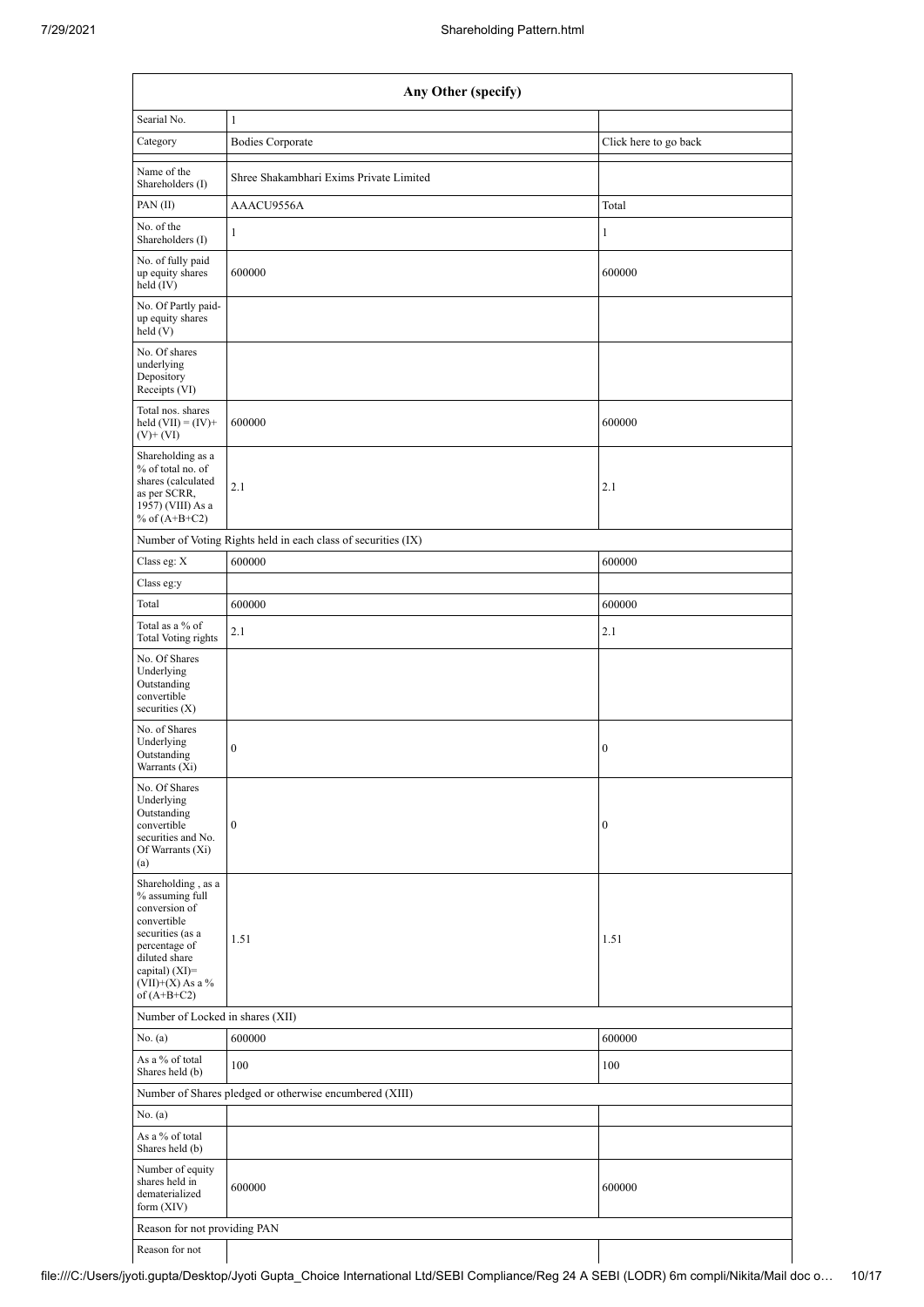| providing PAN                |          |  |
|------------------------------|----------|--|
| Shareholder type<br>$\sim$ 1 | Promoter |  |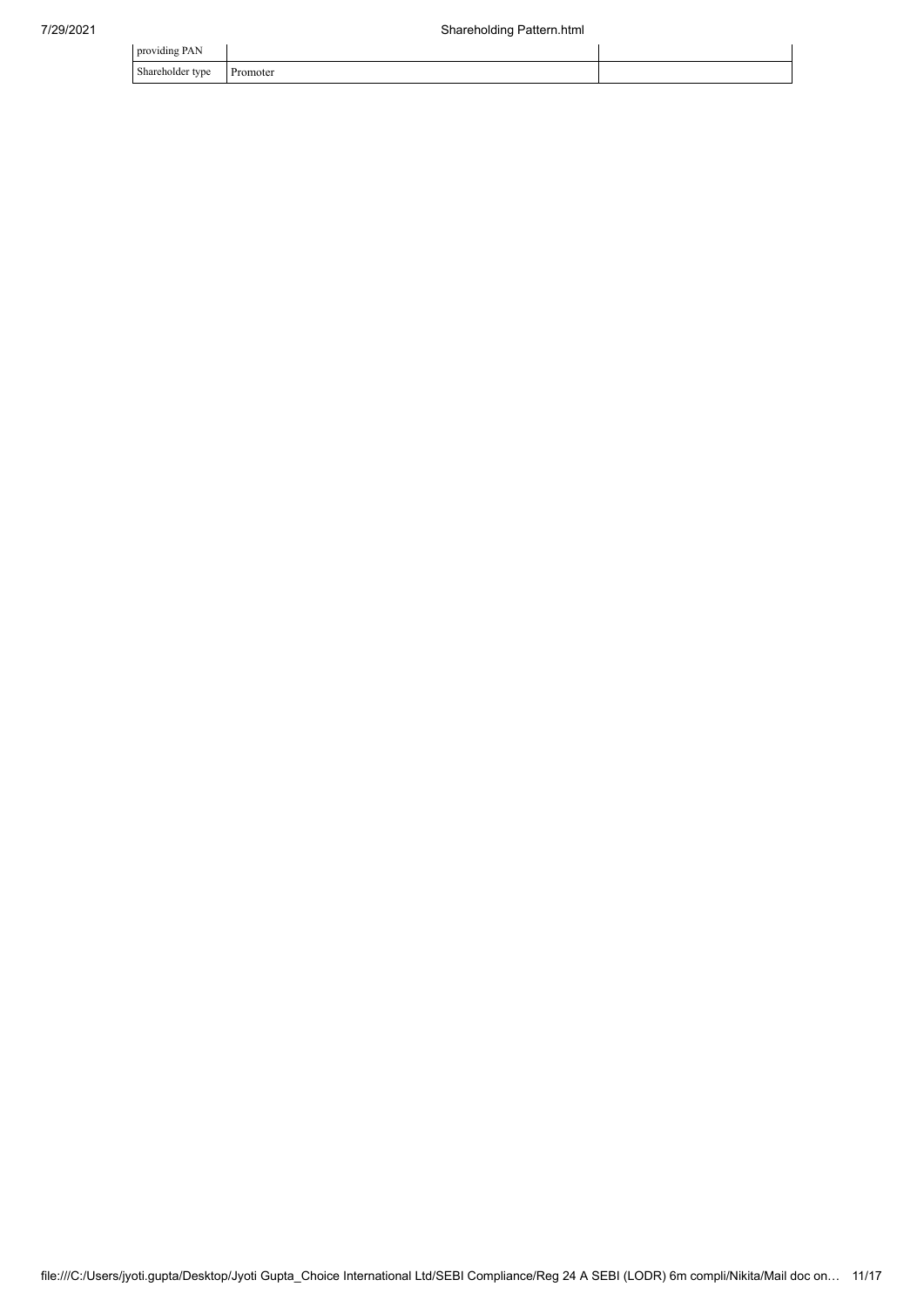| Individuals - ii. Individual shareholders holding nominal share capital in excess of Rs. 2 lakhs.                                                                                      |                  |                  |                           |                         |                       |                       |                  |  |  |  |  |
|----------------------------------------------------------------------------------------------------------------------------------------------------------------------------------------|------------------|------------------|---------------------------|-------------------------|-----------------------|-----------------------|------------------|--|--|--|--|
| Searial No.                                                                                                                                                                            | $\mathbf{1}$     | $\overline{c}$   | $\overline{3}$            | $\overline{\mathbf{4}}$ | 5                     | 6                     | $\boldsymbol{7}$ |  |  |  |  |
| Name of the<br>Shareholders (I)                                                                                                                                                        | Ravi Agrawal     | Lily Aggarwal    | Ajay Rajendra<br>Kejriwal | Suresh Kumar<br>Jajoo   | Vimla Suresh<br>Jajoo | Ankit Suresh<br>Jajoo | Seepra Kabra     |  |  |  |  |
| PAN(II)                                                                                                                                                                                | ADHPA2891D       | AFRPA4512M       | AKOPK7430A                | AAFPJ0070J              | ADAPJ8747J            | AIZPJ2803R            | ADOPJ3255B       |  |  |  |  |
| No. of fully paid<br>up equity shares<br>held (IV)                                                                                                                                     | 1000000          | 500000           | 302000                    | 600000                  | 600000                | 600000                | 600000           |  |  |  |  |
| No. Of Partly paid-<br>up equity shares<br>held(V)                                                                                                                                     |                  |                  |                           |                         |                       |                       |                  |  |  |  |  |
| No. Of shares<br>underlying<br>Depository<br>Receipts (VI)                                                                                                                             |                  |                  |                           |                         |                       |                       |                  |  |  |  |  |
| Total nos. shares<br>held $(VII) = (IV) +$<br>$(V)$ + $(V)$                                                                                                                            | 1000000          | 500000           | 302000                    | 600000                  | 600000                | 600000                | 600000           |  |  |  |  |
| Shareholding as a<br>% of total no. of<br>shares (calculated<br>as per SCRR,<br>1957) (VIII) As a<br>% of $(A+B+C2)$                                                                   | 3.5              | 1.75             | 1.06                      | 2.1                     | 2.1                   | 2.1                   | 2.1              |  |  |  |  |
| Number of Voting Rights held in each class of securities (IX)                                                                                                                          |                  |                  |                           |                         |                       |                       |                  |  |  |  |  |
| Class eg: X                                                                                                                                                                            | 1000000          | 500000           | 302000                    | 600000                  | 600000                | 600000                | 600000           |  |  |  |  |
| Class eg:y                                                                                                                                                                             |                  |                  |                           |                         |                       |                       |                  |  |  |  |  |
| Total                                                                                                                                                                                  | 1000000          | 500000           | 302000                    | 600000                  | 600000                | 600000                | 600000           |  |  |  |  |
| Total as a % of<br>Total Voting rights                                                                                                                                                 | 3.5              | 1.75             | 1.06                      | 2.1                     | 2.1                   | 2.1                   | 2.1              |  |  |  |  |
| No. Of Shares<br>Underlying<br>Outstanding<br>convertible<br>securities $(X)$                                                                                                          |                  |                  |                           |                         |                       |                       |                  |  |  |  |  |
| No. of Shares<br>Underlying<br>Outstanding<br>Warrants (Xi)                                                                                                                            | $\boldsymbol{0}$ | $\boldsymbol{0}$ | $\boldsymbol{0}$          | $\boldsymbol{0}$        | $\boldsymbol{0}$      | $\boldsymbol{0}$      | $\boldsymbol{0}$ |  |  |  |  |
| No. Of Shares<br>Underlying<br>Outstanding<br>convertible<br>securities and No.<br>Of Warrants (Xi)<br>(a)                                                                             | $\boldsymbol{0}$ | $\boldsymbol{0}$ | $\boldsymbol{0}$          | $\boldsymbol{0}$        | $\boldsymbol{0}$      | $\boldsymbol{0}$      | $\boldsymbol{0}$ |  |  |  |  |
| Shareholding, as a<br>% assuming full<br>conversion of<br>convertible<br>securities (as a<br>percentage of<br>diluted share<br>capital) $(XI)=$<br>$(VII)+(X)$ As a %<br>of $(A+B+C2)$ | 2.51             | 1.26             | 0.76                      | 1.51                    | 1.51                  | 1.51                  | 1.51             |  |  |  |  |
| Number of Locked in shares (XII)                                                                                                                                                       |                  |                  |                           |                         |                       |                       |                  |  |  |  |  |
| No. (a)                                                                                                                                                                                | 1000000          | 500000           | 302000                    | 600000                  | 600000                | 600000                | 600000           |  |  |  |  |
| As a % of total<br>Shares held (b)                                                                                                                                                     | 100              | 100              | 100                       | 100                     | 100                   | 100                   | 100              |  |  |  |  |
| Number of equity<br>shares held in<br>dematerialized<br>form $(XIV)$                                                                                                                   | 1000000          | 500000           | 302000                    | 600000                  | 600000                | 600000                | 600000           |  |  |  |  |
| Reason for not providing PAN                                                                                                                                                           |                  |                  |                           |                         |                       |                       |                  |  |  |  |  |
| Reason for not<br>providing PAN                                                                                                                                                        |                  |                  |                           |                         |                       |                       |                  |  |  |  |  |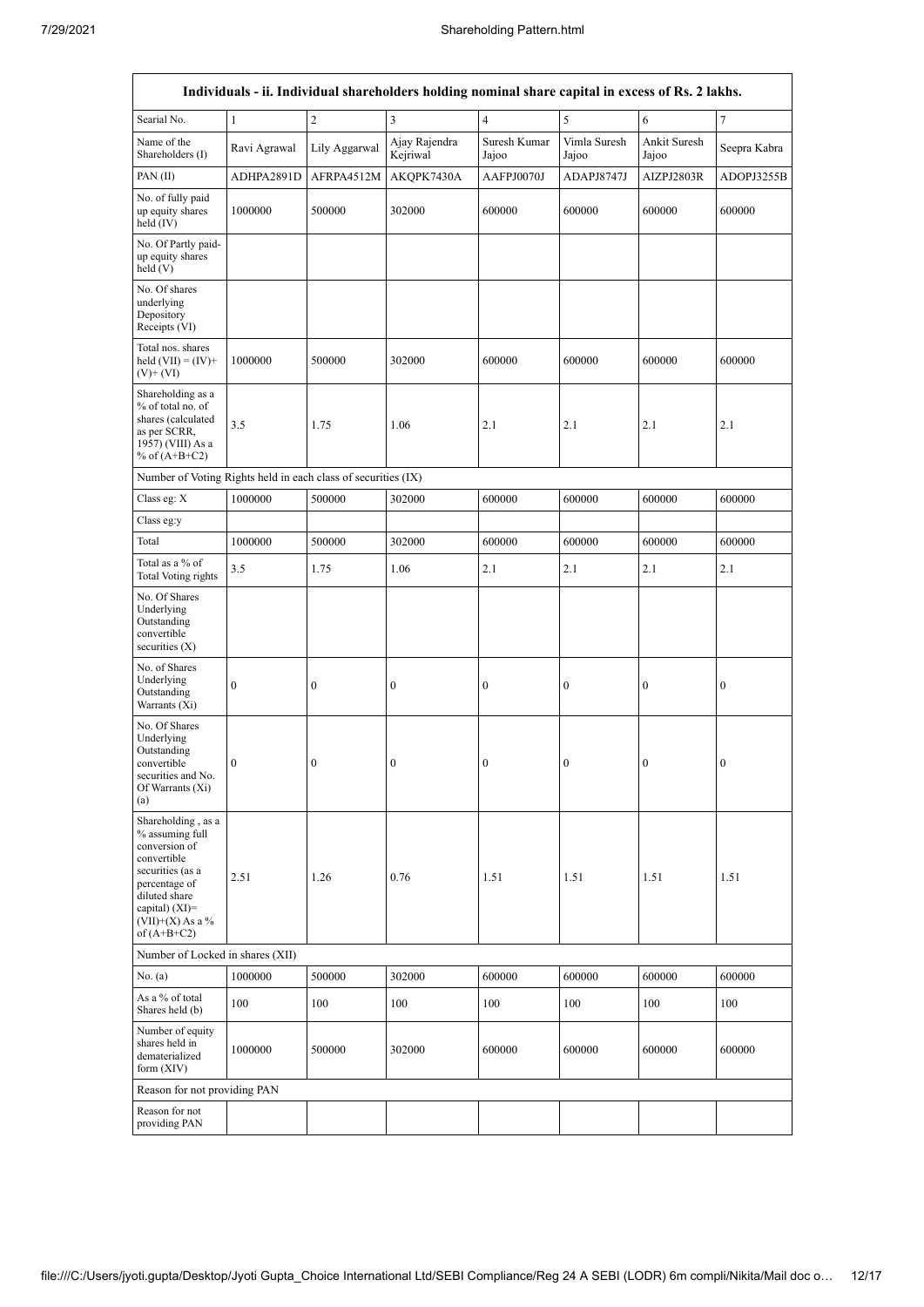$\overline{\phantom{a}}$ 

 $\overline{\mathsf{I}}$ 

| Individuals - ii. Individual shareholders holding nominal share capital in excess of Rs. 2 lakhs.                                                                                      |                       |                       |  |  |  |  |  |  |  |
|----------------------------------------------------------------------------------------------------------------------------------------------------------------------------------------|-----------------------|-----------------------|--|--|--|--|--|--|--|
| Searial No.                                                                                                                                                                            | $\,$ 8 $\,$           |                       |  |  |  |  |  |  |  |
| Name of the<br>Shareholders (I)                                                                                                                                                        | Jitendra Kumar Bhagat | Click here to go back |  |  |  |  |  |  |  |
| PAN(II)                                                                                                                                                                                | ARRPK5564G            | Total                 |  |  |  |  |  |  |  |
| No. of fully paid<br>up equity shares<br>held $(IV)$                                                                                                                                   | 400000                | 4602000               |  |  |  |  |  |  |  |
| No. Of Partly paid-<br>up equity shares<br>held(V)                                                                                                                                     |                       |                       |  |  |  |  |  |  |  |
| No. Of shares<br>underlying<br>Depository<br>Receipts (VI)                                                                                                                             |                       |                       |  |  |  |  |  |  |  |
| Total nos. shares<br>held $(VII) = (IV) +$<br>$(V)$ + $(VI)$                                                                                                                           | 400000                | 4602000               |  |  |  |  |  |  |  |
| Shareholding as a<br>% of total no. of<br>shares (calculated<br>as per SCRR,<br>1957) (VIII) As a<br>% of $(A+B+C2)$                                                                   | 1.4                   | 16.11                 |  |  |  |  |  |  |  |
| Number of Voting Rights held in each class of securities (IX)                                                                                                                          |                       |                       |  |  |  |  |  |  |  |
| Class eg: X                                                                                                                                                                            | 400000                | 4602000               |  |  |  |  |  |  |  |
| Class eg:y                                                                                                                                                                             |                       |                       |  |  |  |  |  |  |  |
| Total                                                                                                                                                                                  | 400000                | 4602000               |  |  |  |  |  |  |  |
| Total as a % of<br><b>Total Voting rights</b>                                                                                                                                          | 1.4                   | 16.11                 |  |  |  |  |  |  |  |
| No. Of Shares<br>Underlying<br>Outstanding<br>convertible<br>securities (X)                                                                                                            |                       |                       |  |  |  |  |  |  |  |
| No. of Shares<br>Underlying<br>Outstanding<br>Warrants (Xi)                                                                                                                            | $\boldsymbol{0}$      | $\boldsymbol{0}$      |  |  |  |  |  |  |  |
| No. Of Shares<br>Underlying<br>Outstanding<br>convertible<br>securities and No.<br>Of Warrants (Xi)<br>(a)                                                                             | $\boldsymbol{0}$      | $\boldsymbol{0}$      |  |  |  |  |  |  |  |
| Shareholding, as a<br>% assuming full<br>conversion of<br>convertible<br>securities (as a<br>percentage of<br>diluted share<br>capital) $(XI)=$<br>$(VII)+(X)$ As a %<br>of $(A+B+C2)$ | 1                     | 11.56                 |  |  |  |  |  |  |  |
| Number of Locked in shares (XII)                                                                                                                                                       |                       |                       |  |  |  |  |  |  |  |
| No. (a)                                                                                                                                                                                | 100000                | 4302000               |  |  |  |  |  |  |  |
| As a % of total<br>Shares held (b)                                                                                                                                                     | 25                    | 93.48                 |  |  |  |  |  |  |  |
| Number of equity<br>shares held in<br>dematerialized<br>form $(XIV)$                                                                                                                   | 400000                | 4602000               |  |  |  |  |  |  |  |
| Reason for not providing PAN                                                                                                                                                           |                       |                       |  |  |  |  |  |  |  |
| Reason for not<br>providing PAN                                                                                                                                                        |                       |                       |  |  |  |  |  |  |  |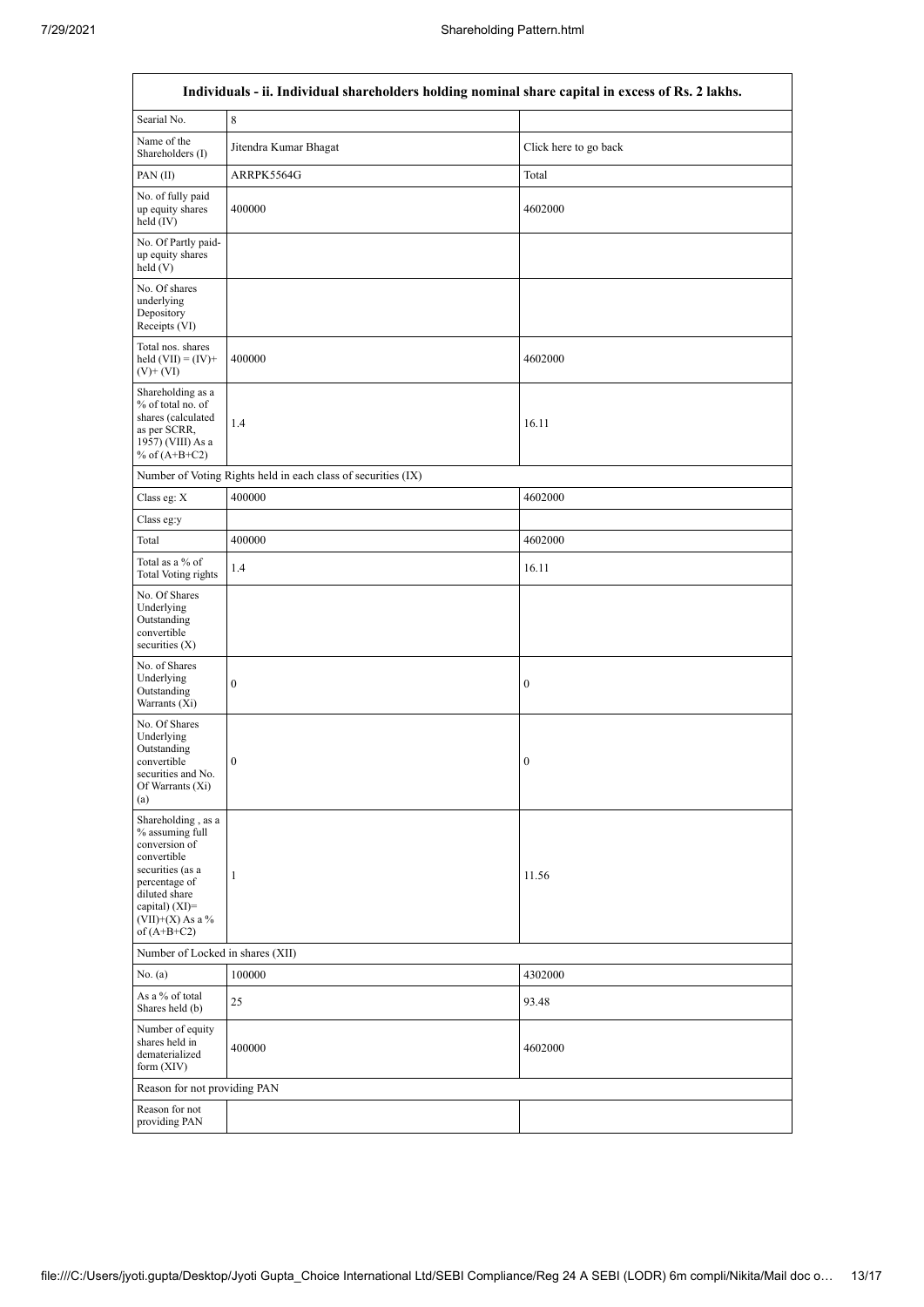| Any Other (specify)                                                                                                                                                                  |                     |                                                                |                              |                            |                                                                                    |                                              |                                                         |  |  |  |
|--------------------------------------------------------------------------------------------------------------------------------------------------------------------------------------|---------------------|----------------------------------------------------------------|------------------------------|----------------------------|------------------------------------------------------------------------------------|----------------------------------------------|---------------------------------------------------------|--|--|--|
| Searial No.                                                                                                                                                                          | $\mathbf{1}$        | $\sqrt{2}$<br>$\overline{\mathbf{3}}$<br>$\tau$<br>4<br>5<br>6 |                              |                            |                                                                                    |                                              |                                                         |  |  |  |
| Category                                                                                                                                                                             | Clearing<br>Members | <b>HUF</b>                                                     | Non-Resident<br>Indian (NRI) | <b>Bodies</b><br>Corporate | <b>Bodies Corporate</b>                                                            | <b>Bodies Corporate</b>                      | <b>Bodies Corporate</b>                                 |  |  |  |
| Category / More<br>than 1 percentage                                                                                                                                                 | Category            | Category                                                       | Category                     | Category                   | More than 1<br>percentage of<br>shareholding                                       | More than 1<br>percentage of<br>shareholding | More than 1<br>percentage of<br>shareholding            |  |  |  |
| Name of the<br>Shareholders (I)                                                                                                                                                      |                     |                                                                |                              |                            | <b>Florence Securities</b><br>Azura Projects<br>Private Limited<br>Private Limited |                                              | Chartered Capital<br><b>Research Private</b><br>Limited |  |  |  |
| PAN(II)                                                                                                                                                                              |                     |                                                                |                              |                            | AAGCA9030R<br>AABCF5634R                                                           |                                              | AADCC4238N                                              |  |  |  |
| No. of the<br>Shareholders (I)                                                                                                                                                       | 13                  | 88                                                             | 9                            | 24                         | 1                                                                                  | $\mathbf{1}$<br>1                            |                                                         |  |  |  |
| No. of fully paid<br>up equity shares<br>held (IV)                                                                                                                                   | 4029                | 208120                                                         | 44630                        | 2558513                    | 1285026                                                                            | 785684                                       |                                                         |  |  |  |
| No. Of Partly paid-<br>up equity shares<br>held(V)                                                                                                                                   |                     |                                                                |                              |                            |                                                                                    |                                              |                                                         |  |  |  |
| No. Of shares<br>underlying<br>Depository<br>Receipts (VI)                                                                                                                           |                     |                                                                |                              |                            |                                                                                    |                                              |                                                         |  |  |  |
| Total nos. shares<br>held $(VII) = (IV) +$<br>$(V)$ + $(VI)$                                                                                                                         | 4029                | 208120                                                         | 44630                        | 2558513                    | 1285026                                                                            | 785684                                       | 414212                                                  |  |  |  |
| Shareholding as a<br>% of total no. of<br>shares (calculated<br>as per SCRR,<br>1957) (VIII) As a<br>% of $(A+B+C2)$                                                                 | 0.01                | 0.73                                                           | 0.16                         | 8.96                       | 4.5                                                                                | 2.75                                         | 1.45                                                    |  |  |  |
| Number of Voting Rights held in each class of securities (IX)                                                                                                                        |                     |                                                                |                              |                            |                                                                                    |                                              |                                                         |  |  |  |
| Class eg: X                                                                                                                                                                          | 4029                | 208120                                                         | 44630                        | 2558513                    | 1285026                                                                            | 785684                                       | 414212                                                  |  |  |  |
| Class eg:y                                                                                                                                                                           |                     |                                                                |                              |                            |                                                                                    |                                              |                                                         |  |  |  |
| Total                                                                                                                                                                                | 4029                | 208120                                                         | 44630                        | 2558513                    | 1285026                                                                            | 785684                                       | 414212                                                  |  |  |  |
| Total as a % of<br>Total Voting rights                                                                                                                                               | 0.01                | 0.73                                                           | 0.16                         | 8.96                       | 4.5                                                                                | 2.75                                         | 1.45                                                    |  |  |  |
| No. Of Shares<br>Underlying<br>Outstanding<br>convertible<br>securities (X)                                                                                                          |                     |                                                                |                              |                            |                                                                                    |                                              |                                                         |  |  |  |
| No. of Shares<br>Underlying<br>Outstanding<br>Warrants (Xi)                                                                                                                          | $\boldsymbol{0}$    | $\boldsymbol{0}$                                               | $\boldsymbol{0}$             | $\boldsymbol{0}$           | $\boldsymbol{0}$                                                                   | $\boldsymbol{0}$                             | 0                                                       |  |  |  |
| No. Of Shares<br>Underlying<br>Outstanding<br>convertible<br>securities and No.<br>Of Warrants (Xi)<br>(a)                                                                           | $\mathbf{0}$        | $\mathbf{0}$                                                   | $\boldsymbol{0}$             | $\boldsymbol{0}$           | $\boldsymbol{0}$                                                                   | $\boldsymbol{0}$                             | $\boldsymbol{0}$                                        |  |  |  |
| Shareholding, as a<br>% assuming full<br>conversion of<br>convertible<br>securities (as a<br>percentage of<br>diluted share<br>capital) (XI)=<br>$(VII)+(X)$ As a %<br>of $(A+B+C2)$ | 0.01                | 0.52                                                           | 0.11                         | 6.43                       | 3.23                                                                               | 1.97                                         | 1.04                                                    |  |  |  |
| Number of Locked in shares (XII)                                                                                                                                                     |                     |                                                                |                              |                            |                                                                                    |                                              |                                                         |  |  |  |
| No. (a)                                                                                                                                                                              | $\bf{0}$            | $\boldsymbol{0}$                                               | $\boldsymbol{0}$             | $\boldsymbol{0}$           | $\boldsymbol{0}$                                                                   | $\mathbf{0}$                                 | $\boldsymbol{0}$                                        |  |  |  |
| As a % of total<br>Shares held (b)                                                                                                                                                   | $\mathbf{0}$        | $\mathbf{0}$                                                   | $\mathbf{0}$                 | $\boldsymbol{0}$           | $\boldsymbol{0}$                                                                   | $\boldsymbol{0}$                             | $\overline{0}$                                          |  |  |  |
| Number of equity<br>shares held in<br>dematerialized<br>form $(XIV)$                                                                                                                 | 4029                | 208120                                                         | 44630                        | 2556513                    | 1285026                                                                            | 785684                                       | 414212                                                  |  |  |  |
| Reason for not providing PAN                                                                                                                                                         |                     |                                                                |                              |                            |                                                                                    |                                              |                                                         |  |  |  |
| Reason for not<br>providing PAN                                                                                                                                                      |                     |                                                                |                              |                            |                                                                                    |                                              |                                                         |  |  |  |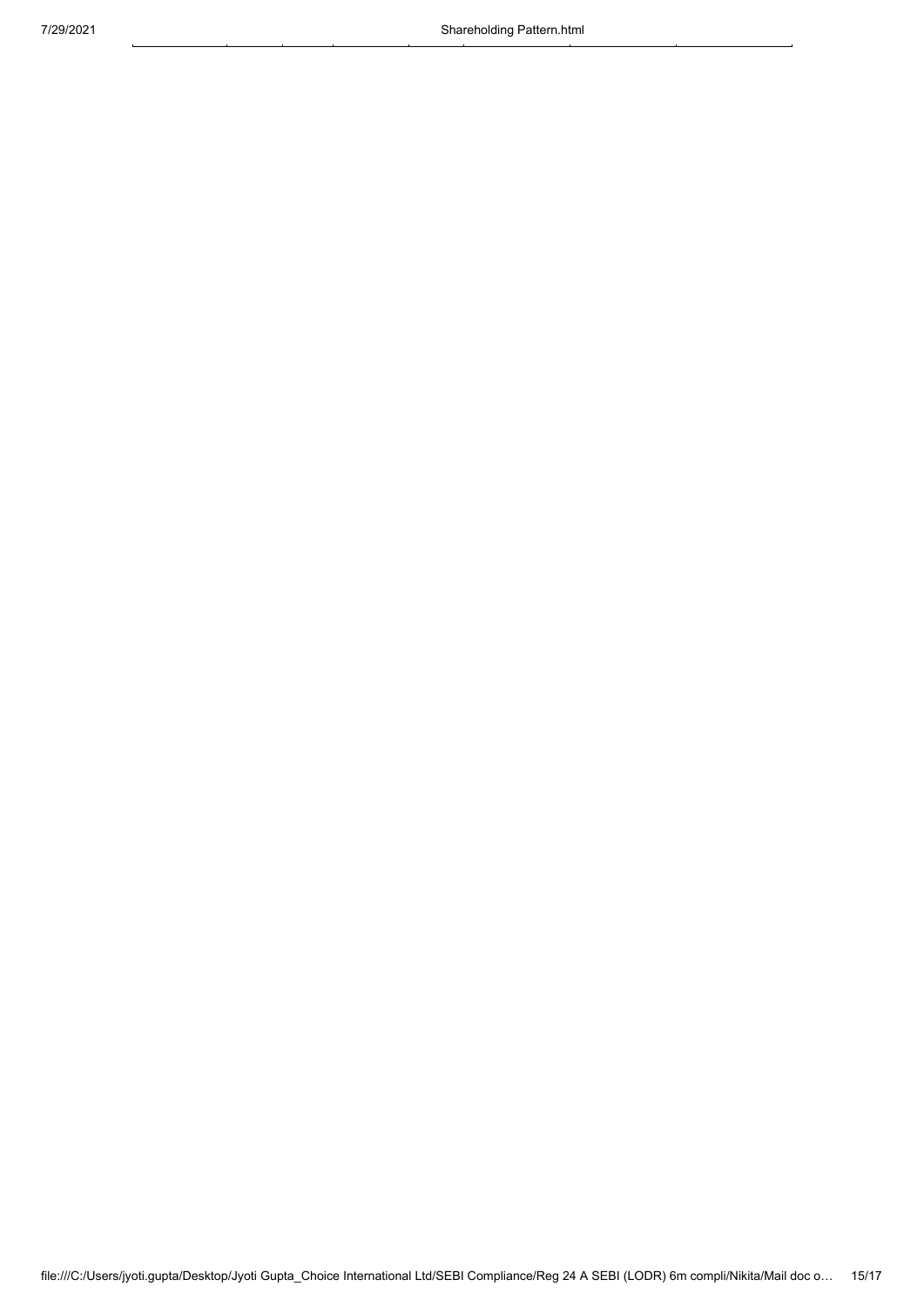| Any Other (specify)                                                                                                                                                                    |                                                               |  |  |  |  |  |  |  |
|----------------------------------------------------------------------------------------------------------------------------------------------------------------------------------------|---------------------------------------------------------------|--|--|--|--|--|--|--|
| Searial No.                                                                                                                                                                            |                                                               |  |  |  |  |  |  |  |
| Category                                                                                                                                                                               |                                                               |  |  |  |  |  |  |  |
| Category / More<br>than 1 percentage                                                                                                                                                   |                                                               |  |  |  |  |  |  |  |
| Name of the<br>Shareholders (I)                                                                                                                                                        | Click here to go back                                         |  |  |  |  |  |  |  |
| PAN $(II)$                                                                                                                                                                             | Total                                                         |  |  |  |  |  |  |  |
| No. of the<br>Shareholders (I)                                                                                                                                                         | 134                                                           |  |  |  |  |  |  |  |
| No. of fully paid<br>up equity shares<br>held (IV)                                                                                                                                     | 2815292                                                       |  |  |  |  |  |  |  |
| No. Of Partly paid-<br>up equity shares<br>held(V)                                                                                                                                     |                                                               |  |  |  |  |  |  |  |
| No. Of shares<br>underlying<br>Depository<br>Receipts (VI)                                                                                                                             |                                                               |  |  |  |  |  |  |  |
| Total nos. shares<br>held $(VII) = (IV) +$<br>$(V)$ + $(VI)$                                                                                                                           | 2815292                                                       |  |  |  |  |  |  |  |
| Shareholding as a<br>% of total no. of<br>shares (calculated<br>as per SCRR,<br>1957) (VIII) As a<br>% of $(A+B+C2)$                                                                   | 9.86                                                          |  |  |  |  |  |  |  |
|                                                                                                                                                                                        | Number of Voting Rights held in each class of securities (IX) |  |  |  |  |  |  |  |
| Class eg: $\mathbf X$                                                                                                                                                                  | 2815292                                                       |  |  |  |  |  |  |  |
| Class eg:y                                                                                                                                                                             |                                                               |  |  |  |  |  |  |  |
| Total                                                                                                                                                                                  | 2815292                                                       |  |  |  |  |  |  |  |
| Total as a % of<br>Total Voting rights                                                                                                                                                 | 9.86                                                          |  |  |  |  |  |  |  |
| No. Of Shares<br>Underlying<br>Outstanding<br>convertible<br>securities $(X)$                                                                                                          |                                                               |  |  |  |  |  |  |  |
| No. of Shares<br>Underlying<br>Outstanding<br>Warrants (Xi)                                                                                                                            | $\boldsymbol{0}$                                              |  |  |  |  |  |  |  |
| No. Of Shares<br>Underlying<br>Outstanding<br>convertible<br>securities and No.<br>Of Warrants (Xi)<br>(a)                                                                             | $\boldsymbol{0}$                                              |  |  |  |  |  |  |  |
| Shareholding, as a<br>% assuming full<br>conversion of<br>convertible<br>securities (as a<br>percentage of<br>diluted share<br>capital) $(XI)=$<br>$(VII)+(X)$ As a %<br>of $(A+B+C2)$ | 7.07                                                          |  |  |  |  |  |  |  |
| Number of Locked in shares (XII)                                                                                                                                                       |                                                               |  |  |  |  |  |  |  |
| No. (a)                                                                                                                                                                                | $\boldsymbol{0}$                                              |  |  |  |  |  |  |  |
| As a % of total<br>Shares held (b)                                                                                                                                                     | $\bf{0}$                                                      |  |  |  |  |  |  |  |
| Number of equity<br>shares held in<br>dematerialized<br>form $(XIV)$                                                                                                                   | 2813292                                                       |  |  |  |  |  |  |  |
| Reason for not providing PAN                                                                                                                                                           |                                                               |  |  |  |  |  |  |  |
| Reason for not<br>providing PAN                                                                                                                                                        |                                                               |  |  |  |  |  |  |  |